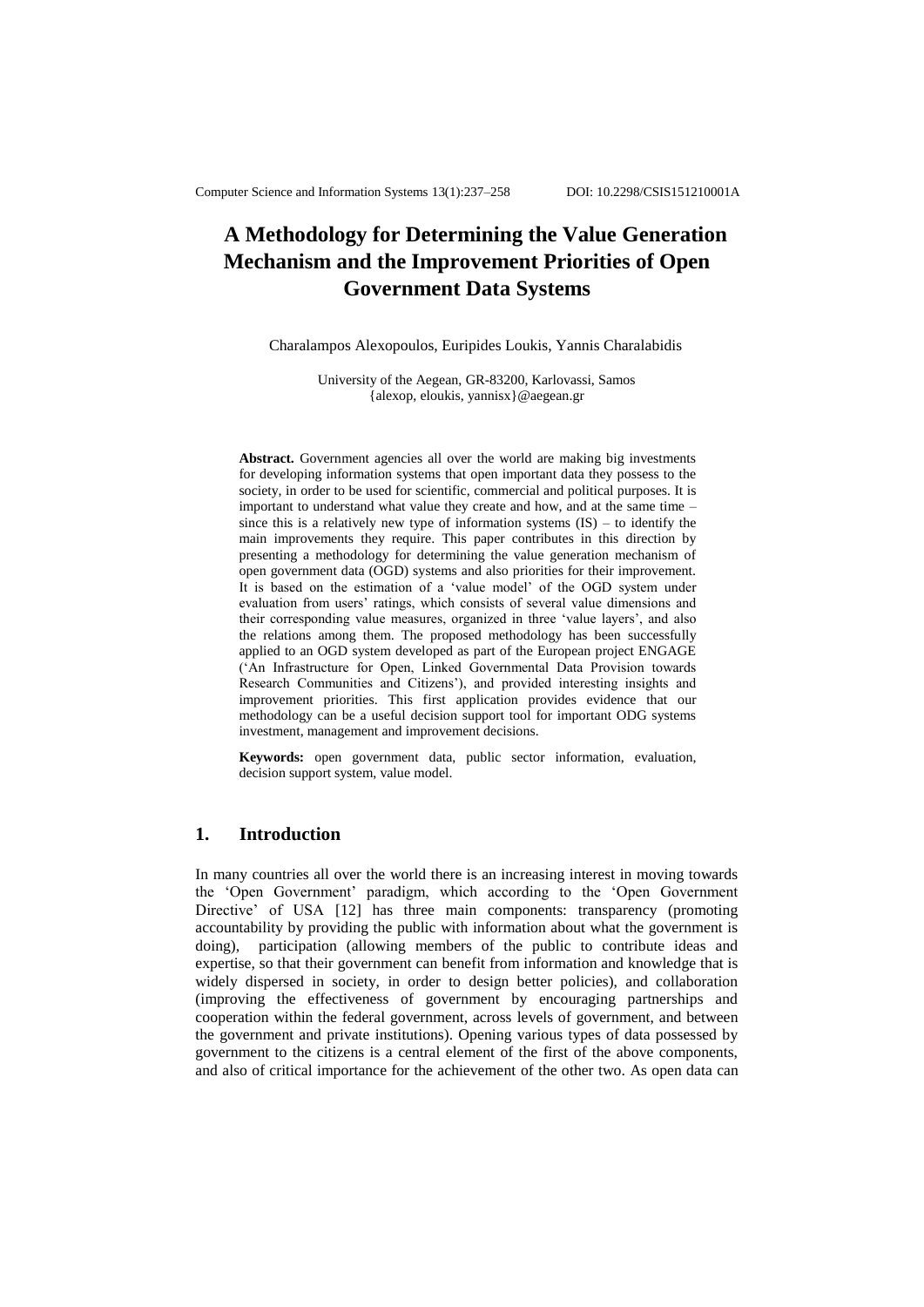be defined data that are freely accessible online, available without technical restrictions to re-use, and provided under open access license that allows the data to be re-used without limitation (for commercial and non-commercial purposes) [26]. One important category of open data are the Open Government Data (OGD), defined as "data and information produced or commissioned by government or government controlled entities" [26], which are opened up for use and re-use by public and private agents alike. In this direction government agencies worldwide are making big investments for developing information systems that open through the Internet important data they possess (e.g. concerning government activity and expenses, economic activity, businesses, health, pollution, traffic, unemployment, crime, poverty data, etc.) to the society, in order to be used for scientific, commercial and political purposes [2][4] [5] [6] [9] [18] [25] [35]. This constitutes an important shift of the public sector: from an information gatekeeper it gradually becomes an information provider as well, making its own contribution to the development of the information economy and society [8]. It is increasingly recognized that proactively opening public data has a good potential to create considerable benefits for several stakeholders, such as scientists, journalists and active citizens who want to understand better various public problems and policies through advanced processing of such data, or even firms and individuals interested in the development of value added e-services or mobile applications combining various types of government data (OGD), and possibly other private data. According to Jetzek [22] there are two 'ideologies' concerning the value potential of OGD: the first of them focuses of the economic value that can be generated from OGD (e.g. contribution to the development of new e-services and mobile applications which are traded in markets, having worth determined by these markets), while the second one focuses on the social value from OGD (e.g. contribution to improvements in the lives of individuals or society as a whole through better government policies, and in general to the generation of 'public value' not traded in markets).

Taking into account the abovementioned big investments made by numerous government agencies all over the world for the development of OGD infrastructures, and also the above expectations for important benefits and value generation from OGD, it is important to assess the value that these first OGD infrastructures really generate (i.e. to what extent the above expectations are realised), to understand better the various types of value generated and also their generation mechanisms, and at the same time – since this is a relatively new type of information systems – to identify the main improvements they require. However, there has been quite limited activity in this direction. A recent study of the OECD on OGD initiatives by Ubaldi [35] concludes that *'So far, little has been done to analyse and prove the impact and accrued value of these initiatives'*, and calls for action in this direction. It also notes that an important barrier for this is the lack of a structured and comprehensive evaluation methodology. Our review of previous relevant literature (see section 2) has concluded that though there are some methodologies for evaluating OGD initiatives at the level of country or individual government agency, there is a lack of methodologies for evaluating OGD systems, which is the most critical level for value generation from OGD.

This paper contributes to filling this research gap: it describes and validates a methodology for evaluating OGD infrastructures, which adopts the 'value model' estimation approach to IS evaluation proposed in [27] and [23]. According to this approach the evaluation of IS should include not only the assessment of various measures of generated value (as in the ‗conventional' IS evaluation approaches), but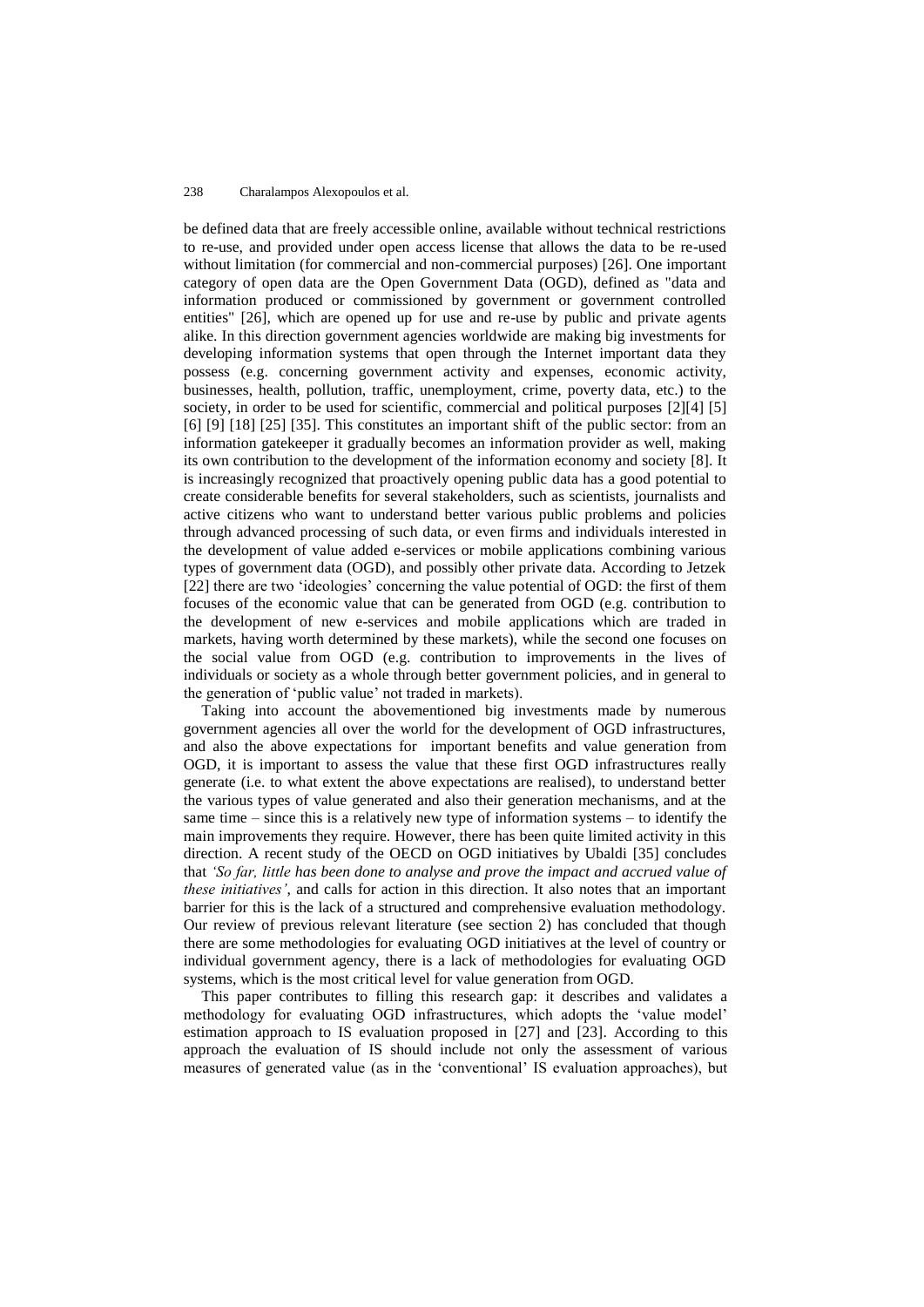also the relations among them as well, leading to the formation of a value model of the IS; this provides highly important advantages: it enables a deeper understanding of the whole IS value generation mechanism and also a rational definition of IS improvement priorities (see section 2 for more details on this approach). In particular, the proposed methodology is based on the estimation of a three layers' value model of an OGD infrastructure from users' ratings, following the value model approach to evaluation proposed in [27] and [23]. Its first layer includes measures of the value associated with the quality of the open data provision related capabilities it offers. Its second layer includes measures of the value associated with the support it provides to users for achieving their open data use related objectives. Finally, its third layer includes measures of the value associated with users' future behaviour with respect to the OGD infrastructure. For each of the above layers particular value measures are defined taking into account previous relevant IS research (see section 2) and also the particular capabilities that these OGD infrastructures offer. Furthermore, our methodology includes the estimation and exploitation of not only the magnitudes of all the above types of value generated by the OGD infrastructure, but also (going beyond the ‗conventional' IS evaluation approaches) of the relations among them as well (which are neglected by the conventional approaches). This leads to the formation of a value model of the OGD infrastructure, which shows how capabilities related value lead to the creation of objectives' achievement support related value, and finally to the creation of users' future behaviour related value. Also, this value models allows identifying the capabilities of the OGD infrastructure (at the first layer of the value model) that should take the highest improvement priority. The proposed methodology has been used for the evaluation of an OGD infrastructure developed in the European project ENGAGE (for more details see http://www.engagedata.eu/about/).

In the following section 2 previous related research work is reviewed, and then in section 3 the theoretical background of the proposed methodology is outlined. In section 4 the proposed methodology is described, while in section 5 the abovementioned application of it is presented. Finally in section 6 the conclusions are summarized and future research directions are proposed.

## **2. Related Research Work**

Some methodologies have been developed for evaluating OGD initiatives at the level mainly of country and of individual government agency, however there is a lack of methodologies for evaluating OGD systems, though this is the most critical level for value generation from OGD.

Several international organizations have developed methodologies/frameworks for evaluating and comparing the progress and maturity of countries with respect to government data opening. The Open Knowledge Foundation has developed the 'Open Data Index' (ODI) (see https://index.okfn.org/about), which aims to measure to what extent countries all over the world have released government data in a way that they are easily accessible to citizens, media and civil society. It proposes a number of assessment dimensions, which concern publicly available data, freely available data, data available online, data in machine readable formats, data available in bulk, up-todate data, open licenses, available terms of use, metadata and data quality. The World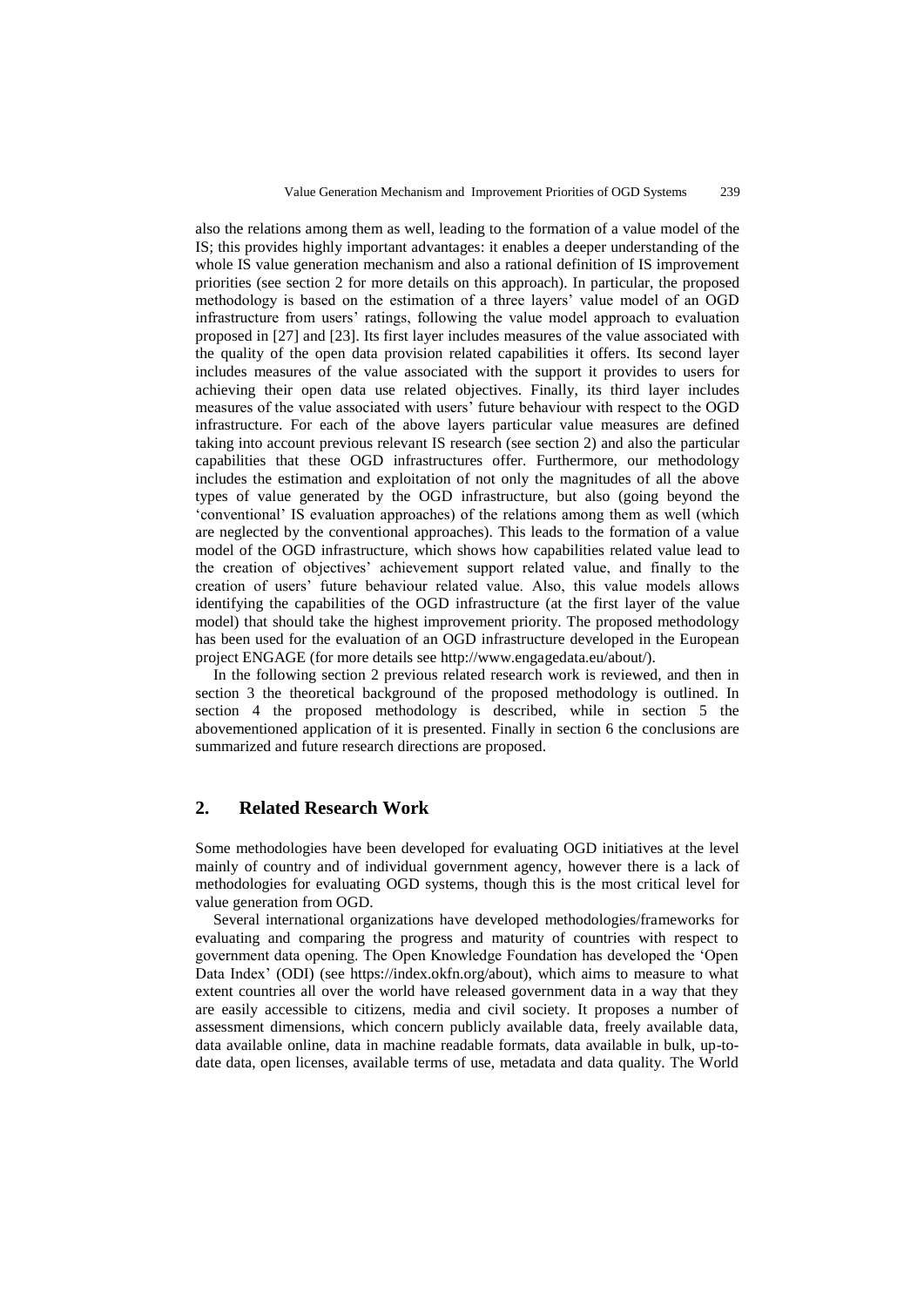Bank has developed the 'Open Data Readiness Assessment' (ODRA) [40], which aims to support the assessment from various perspectives of the readiness of a national, or even a regional or municipal government, with respect to opening of government data. Its main evaluation dimensions are: leadership, policy/legal framework, institutional structure and capabilities, data management and availability, demand for open data, citizen engagement, open data ecosystem, funding, national technology infrastructure, and national skills infrastructure. The abovementioned study of the OECD on the OGD initiatives of its member countries [35] proposes a framework for the collection of data about and analysis of country-level OGD initiatives, which includes three main assessment dimensions: strategy and legal-institutional framework, implementation framework (with respect to technology, finance, organization, communication and ecosystem development), and impact and value creation (social, political and economic). The World Wide Web Foundation developed the 'Open Data Barometer' (ODB) [41], which has a wider scope, aiming to access countries' OGD readiness of all stakeholders, progress in implementation, and impact. In particular, the main evaluation dimensions it proposes are: government readiness, civil society and citizens' readiness, business and entrepreneurs' readiness; availability of data sets; data sets for innovation, data sets for social policy, data sets for accountability; political impacts, economic impacts and social impacts.

Furthermore, there has been some research towards the development of methodologies frameworks for the evaluation of OGD initiatives of individual government agencies. the US Cato Institute (he Cato Institute is a public policy research organization — think tank) developed a framework for grading US departments on their data publication practices, placing emphasis on the publication of at 'high value' datasets [17]. The main evaluation perspectives of this framework are: data availability (permanent, stable, complete, bulk accessible, incrementally accessible and open data (publicly accessible and free of proprietary encumbrances)), data authority (authoritative, timely/real-time, correctable), machine discoverability (internet-accessible, cross-referenceable) and machine processability (comprehensive conceptual data model, semantically richness, well-defined, published serializations). Solar in [33] proposes an open data maturity model to be used for assessing the commitment and capabilities of a government agency in pursuing the principles of open data; it includes three evaluation domains (each of them being divided into several sub-domains): leadership, strategy, management and legal perspective (the latter concerning external and internal regulations and licences), technological perspective (focusing on access to data, data quality and availability) and citizenentrepreneurial perspective (degree of involvement of citizens and applications developers).

Another research stream focuses on the nature and the types of the value generated from OGD. Jetzekin [21] and [22] proposes four types of OGD value generation mechanisms, which differ in the sector generating the value (public or private), and also in the kind of generated value (economic or social): i) efficiency mechanisms (public sector organizations through OGD generate economic value by increasing internal efficiency and effectiveness), ii) transparency mechanisms (public sector organizations generate social value by offering increased transparency into government actions, which reduces ‗information ‗asymmetry' between government officials and citizens, and therefore misuse of public power for private benefits and corruption), iii) innovation mechanisms (private sector firms generate economic value through the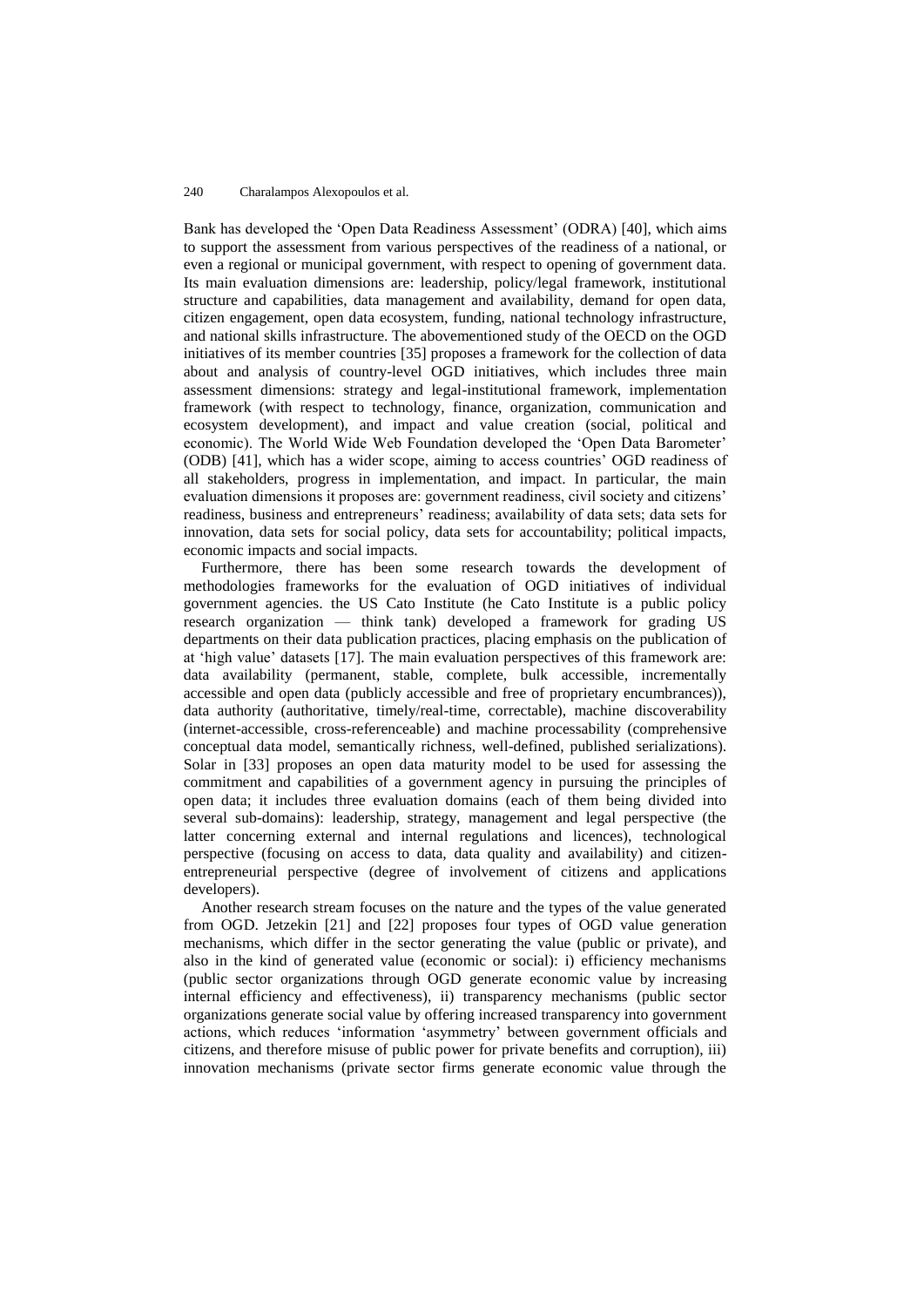creation of new products and services), iv) participation mechanisms (private sector firms generate social value through participating and collaborating with government).

However, there has been limited research towards the development of methodologies for the evaluation of OGD infrastructures/platforms, despite the big investments made by numerous government agencies all over the world. This paper contributes to filling this research gap, by developing and validating a methodology for evaluating OGD infrastructures, which adopts a 'value model' estimation approach [27] [23], takes into account the technological dimensions proposed by the abovementioned existing methodologies for evaluating OGD initiatives at the level of country or individual government agency, and combines them with the findings of the above research on the types of the value generated from OGD [21] [22].

## **3. Theoretical Background**

For the development of our methodology we have taken into account approaches and frameworks developed from four relevant streams of previous IS research concerning: i) IS evaluation, ii) IS acceptance, iii) IS success and iv) E-services evaluation. A brief review of them is provided in this section.

Extensive research has been conducted on IS evaluation in the last twenty years [13] [16] [19] [20] [32] [38]. Its main conclusion has been that IS evaluation is a difficult and complex task, since IS offer various types of benefits, both financial and nonfinancial, and also tangible and intangible ones, which differ among the different types of IS. Therefore each particular type of IS requires a different evaluation methodology, which takes into account its particular capabilities and objectives. Smithson in [32] distinguishes between two basic directions of IS evaluation. The first one is ‗efficiency-oriented', evaluating IS performance with respect to some predefined technical and functional specifications; it focuses on answering the question of whether the IS 'is doing things right'. The second direction is 'effectiveness-oriented', evaluating to what extent the IS provides assistance and support for the execution of business-level tasks or the achievement of business-level objectives; it focuses on answering the question of whether the IS 'is doing the right things'. The conclusions of this research stream indicate that a comprehensive methodology for evaluating a particular type of IS should include evaluation of both its efficiency and its effectiveness, based on its particular capabilities and objectives.

Another central topic in IS research has been the identification of characteristics IS that affect the intention to use them and finally the extent of their actual usage. This research has led to the development and extensive validation of the Technology Acceptance Model (TAM) and its subsequent extensions [7] [30] [36] [37][39]. According to this model the main characteristics of an IS that affect the intention to use it and finally the extent of its actual usage are: its perceived usefulness (= the degree to which users believe that using it will enhance their job performance) and its perceived ease of use (=the degree to which users believe that using it would require minimal effort). The conclusions of this IS acceptance research stream indicate that a methodology for evaluating a particular type of IS should assess its ease of use, usefulness and users' intention to use it in the future.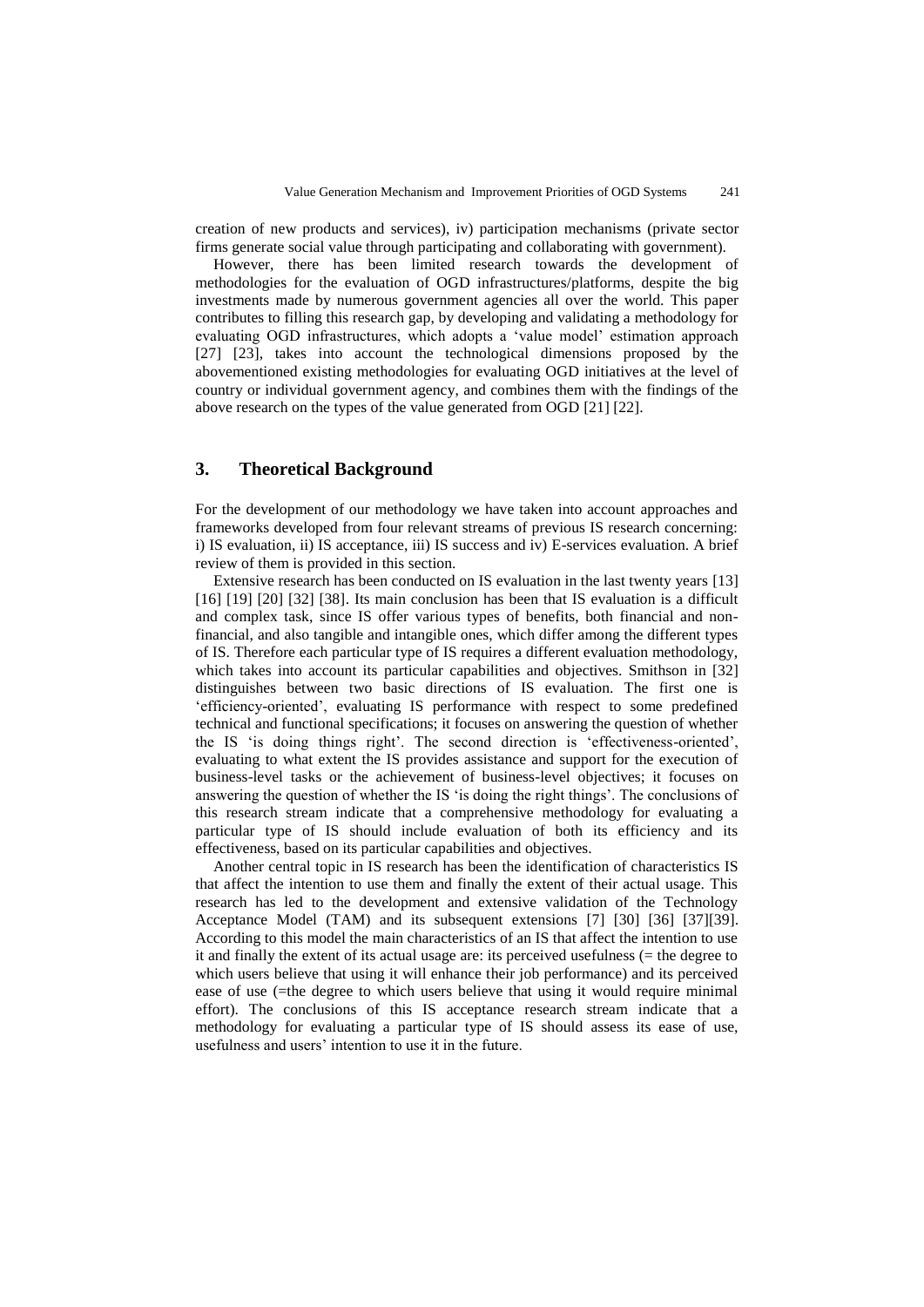Another research stream that can provide useful elements is the IS success research [10] [11] [31]. The most widely used IS success model has been developed by DeLone and McLean [10]. It proposes seven IS success measures, which are structured in three layers: 'information quality', 'system quality' and 'service quality' (at the first layer), which affect 'user satisfaction' and also the 'actual use' of the IS (at the second layer); these two variables determine the ‗individual impact' and the ‗organizational impact' of the IS (at the third layer). Seddonin [31] proposed a re-specification and extension of this model, which includes perceived usefulness instead of actual use. The conclusions of this research stream indicate that IS evaluation should adopt a layered approach based on the above interrelated IS success measures (information quality, system quality, service quality, user satisfaction, actual use, perceived usefulness, individual impact and organizational impact) and also on the relations among them.

The emergence of numerous Internet-based e-services (e.g. information portals, ecommerce, e-banking, e-government, etc.) lead to research for the development of specialised frameworks for evaluating them [24]; extensive reviews of this research are provided by [28] and [34]. These frameworks suggest useful e-services evaluation dimensions and measures. Most of them assess the quality of the capabilities that the eservice provides to its users (being oriented towards the abovementioned efficiency evaluation). Some others assess the support it provides to users for performing various business level tasks and achieving relevant objectives (being oriented towards the abovementioned effectiveness evaluation). However, most of the above frameworks do not include advanced ways of processing the evaluation data collected from the users, in order to maximize the extraction of value related knowledge from them. They include mainly simple calculations of average values of all evaluation measures and dimensions; the relations among the proposed evaluation dimensions and measures, which could form the basis for advanced multi-dimensional statistical analysis, are not exploited at all for drawing more insights.

Only recently some research in this direction has been conducted. In [27] and [23] is proposed and verified a structured approach for assessing and improving e-services, which is based on the estimation of value models of them from users' ratings. Such a value model consists of a set of value measures, assessing the magnitude of different types of value generated by the evaluated e-service, and also of the relations among them. These value measures are organized in three layers:

- (a) Efficiency layer: it includes ‗efficiency' measures, which assess the quality of the basic capabilities offered by the e-service to its users.
- (b) Effectiveness layer: it includes 'effectiveness' measures, which assess to what extent the e-service assists the users for completing their business-level tasks and achieving relevant objectives.
- (c) Future behaviour layer: it includes measures assessing to what extent the eservice influences the future behaviour of its users (e.g. to what extent they intend to use the e-service again in the future, or recommend it to friends and colleagues).

The above value model provide a clear picture of how value generation starts through capabilities offered to the users, and then how this is transformed to support for completing their tasks and achieving their objectives, and finally how this affects their future behaviour; in this sense a value model enables a better understanding of the whole mechanism of value generation by the e-service. Also, it enables a rational definition of priorities for improvements in the capabilities it offers to users (in the first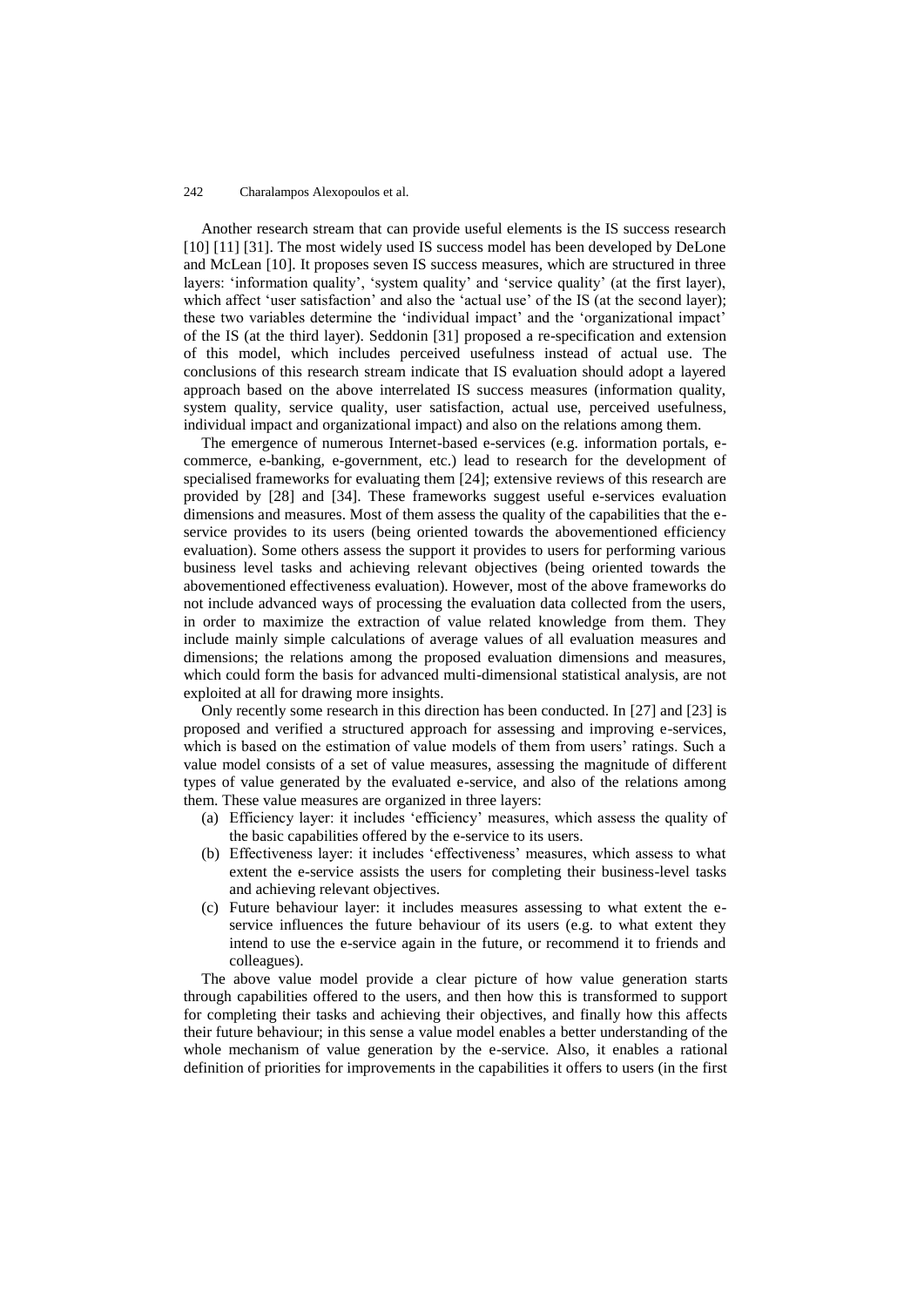layer of the model), by giving highest priority to the improvement of those receiving lower users' ratings and at the same time having higher impact on the measures of the higher levels value (i.e. on the ones of the second and third layer). Such an approach (value models estimation) can be useful for the development of a comprehensive methodology for evaluating the OGD infrastructures, after appropriate adaptations: inclusion of quality measures of the main capabilities offered by these advanced OGD infrastructures in the first layer, and inclusion of measures of the support they provide to their users for achieving their multiple objectives in the second layer.

### **4. An Evaluation Methodology**

A methodology for evaluating OGD infrastructures has been developed, based on one hand on the above three layers' value model approach [27] [23], and on the other hand on:

i) The approaches and frameworks from previous relevant IS research outlined in the previous section, concerning: IS evaluation (by including in the methodology both efficiency and effectiveness measures), IS acceptance (by including measures of ease of use, usefulness and future intentions), IS success (by adopting a layered evaluation approach, and including measures of both information and system quality, and also of user satisfaction and individual impact) and e-services evaluation (by including measures of both the quality of the capabilities offered to the users, and the support provided to them for achieving their OGD related objectives).

ii) The results of the analysis of potential users' requirements conducted as part of the above ENGAGE project (which, as described in more detail in [42], which include data search, provision and download capabilities, data processing capabilities, and also users – providers communication capabilities.

iii) The high level technological aspects proposed in the existing methodologies for country and government agency level OGD initiatives' evaluation (see section 2) (such as data completeness, quality, quantity, format and metadata, search capabilities, usersproviders communication capabilities, users' satisfaction, platform availability).

iv) The four mechanisms of value generation from OGD proposed in [21] and [22]: efficiency, transparency, innovation and participation.

Our methodology includes the definition of a value model for these OGD infrastructures (section 4.1), and also an algorithm for estimating this value model based on users' evaluation ratings (section 4.2).

### **4.1. Value Model Definition**

The value model consists of the main dimensions of the value that these OGD infrastructures generate, and the relations among them, organized in three value layers, adopting the structure proposed in [27] [23], which correspond to efficiency (value associated with the capabilities offered to the users), effectiveness (value associated with the support provided to users for achieving their objectives) and future behaviour (value associated with users' future behaviour) respectively; they are shown in Fig. 1.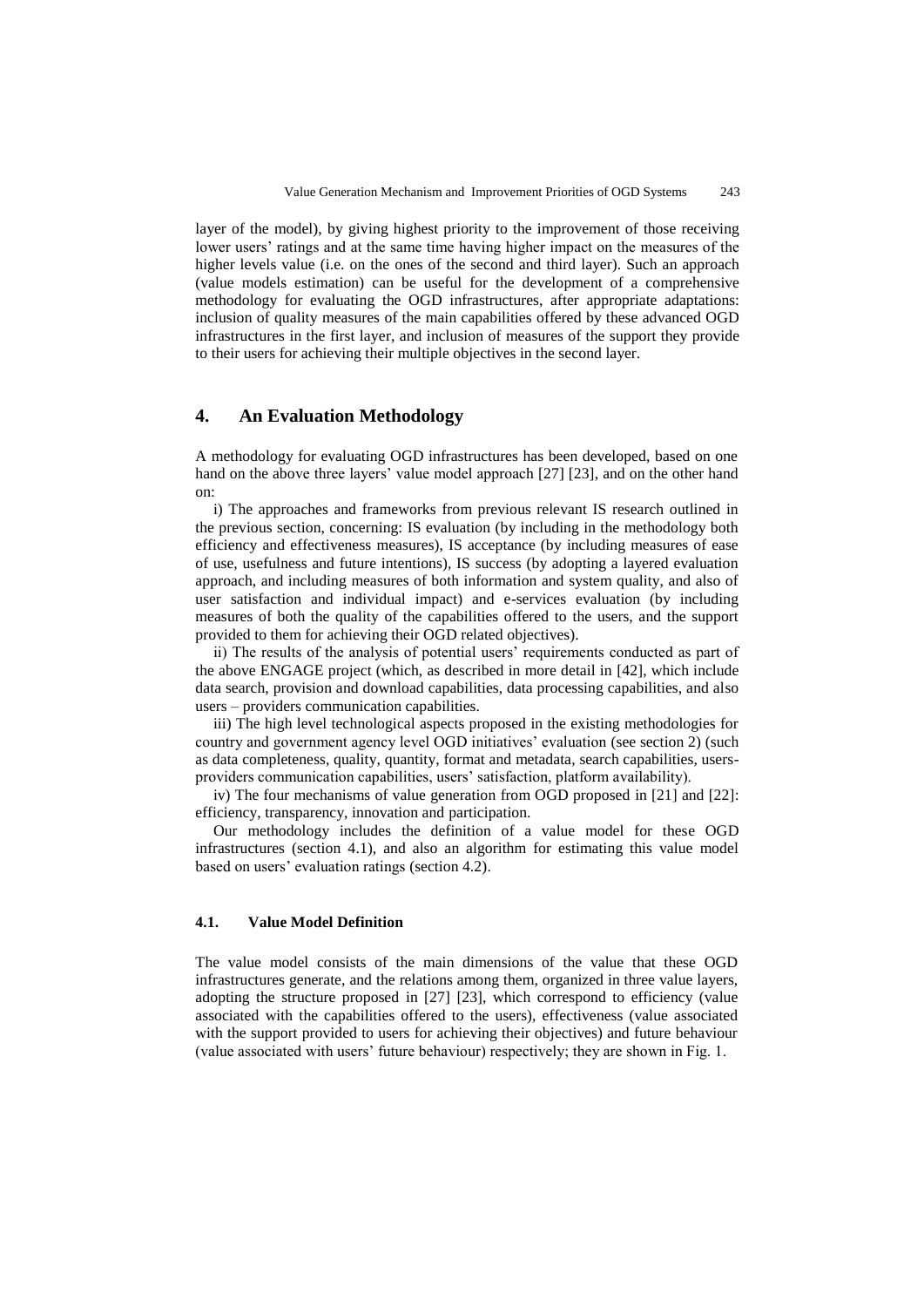

**Fig. 1.** Definition of value model of OGD infrastructures (main value dimensions per layer and relations among them)

The first efficiency layer includes six value dimensions in total. Four of them concern the capabilities offered by the OGD infrastructures to users: data provision capabilities (based on the ‗information quality' proposed by the IS success model of DeLone and McLean [10] [11], and also in [33] [35], data search and download capabilities, data processing capabilities, feedback capabilities in [1] [42]; the other two concern ease of use (based on the TAM [7]) and performance (based on the ‗system quality' proposed by the IS success model of DeLone and McLean [10] [11]). The second effectiveness layer includes one value dimension concerning the support provided by the OGD infrastructure to the users for achieving their objectives. The first layer value dimensions are expected to affect the second layer one (we can see the corresponding relations in the value model of Fig.1). Finally, the third layer includes one value dimension associated with users' future behaviour (based on the TAM [7]).

It should be noted that the value dimensions of the first efficiency layer (efficiency) are independent variables, which are under the direct control of the OGD infrastructure developer, who can take direct actions for improving them if necessary. In contrast, the value dimensions of the other two layers (effectiveness and future behaviour ones) are not under the direct control of the infrastructure developer, and are dependent to some extent on the first layer ones.

The above eight value dimensions were further elaborated, and for each of them a number of individual value measures were defined (again based on the foundations (i) to (iv) mentioned in the beginning of this section). For the second layer value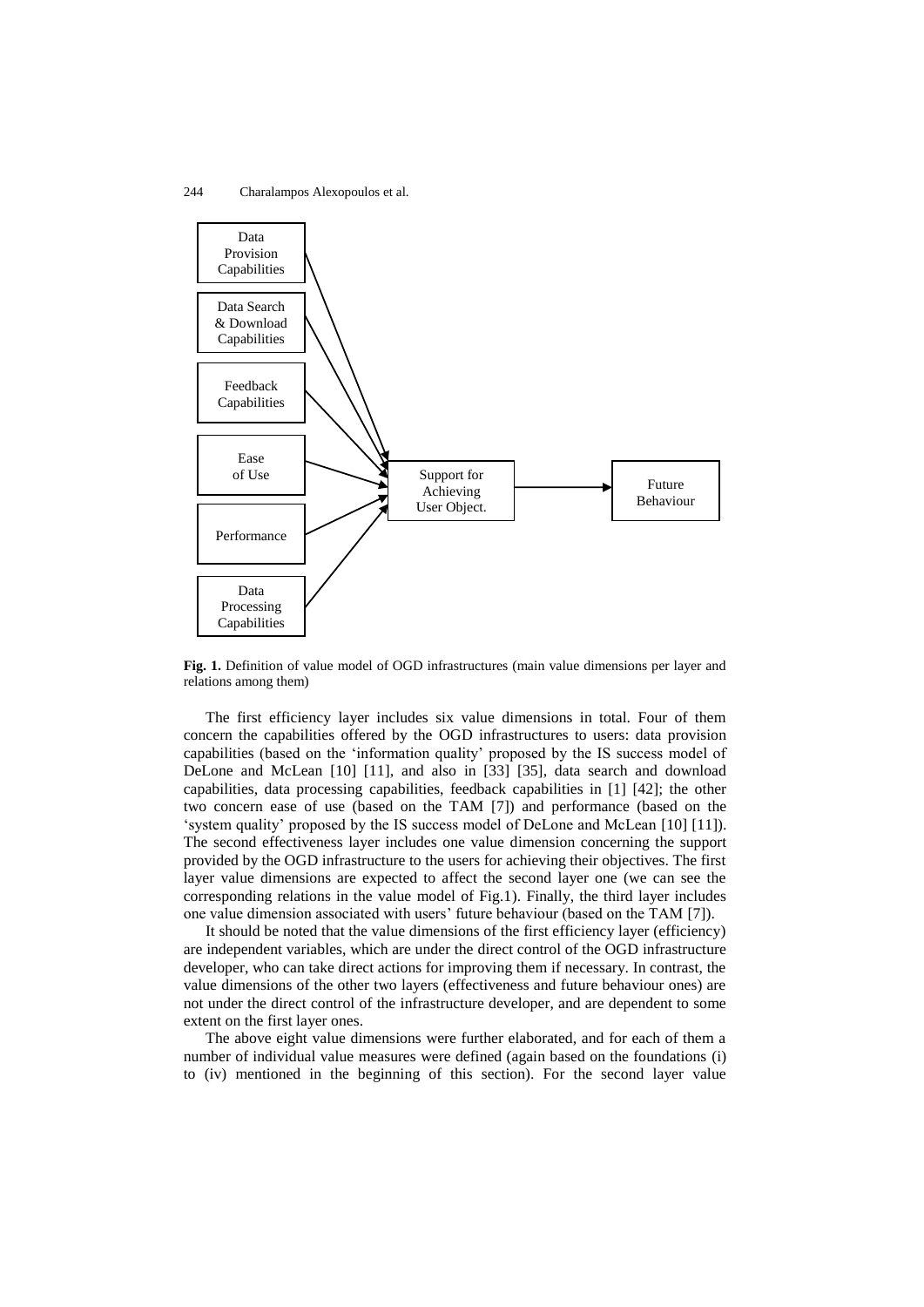dimension we defined three measures assessing the support provided for realising the second, third and fourth OGD value generation mechanisms proposed by [21][22] (see Introduction), aiming at the generation of transparency, participation and innovation related value (since the particular OGD platform developed in the ENGAGE project aimed to support mainly the generation of these three types of value, but not the development of government efficiency related value; however, we can easily add one more value measure assessing this type of value as well, in case of evaluating an OGD platform aiming to provide support in this direction). Each of these value measures was then converted to a question, which was included in a questionnaire distributed to users of the infrastructure. All these questions have the form of statements, and the users are asked to enter the extent of their agreement or disagreement with them, answering the question: "To which extend do you agree with the following statements?". A five point Likert scale is used to measure agreement or disagreement with (i.e. positive or negative response to) such a statement (1=Strongly Disagree, 2= Disagree, 3=Neutral, 4=Agree, 5=Strongly Agree). In Table 1 we can see the questions that correspond to the value measures of each value dimension.

It should be noted that the above value model can be adapted based on the capabilities offered by the particular OGD infrastructure developed in the ENGAGE project (e.g. additional or less value dimensions can be included according to the capabilities offered).

**Table 1.** Questions for Value Measures

### *Data Provision Capabilities (DPV)*

| DPV1                 | The platform provides a large number of datasets                              |
|----------------------|-------------------------------------------------------------------------------|
| DPV <sub>2</sub>     | The platform provides datasets useful to me                                   |
| DPV3                 | The platform provides to me complete data with all required fields and detail |
| DPR <sub>4</sub>     | The platform provides accurate and reliable data on which I can rely for my   |
|                      | studies                                                                       |
| DPV <sub>5</sub>     | There are datasets from many different thematic areas (economy, health,       |
|                      | education, etc.)                                                              |
| DPV <sub>6</sub>     | There are datasets from many different countries                              |
| DPV7                 | The platform provides sufficiently recent data                                |
| $P \cup Q$ in in $Q$ |                                                                               |

**Data Search and Download Capabilities (DSD)**

| DSD <sub>1</sub> | The platform provides strong dataset search capabilities using different  |  |  |
|------------------|---------------------------------------------------------------------------|--|--|
|                  | criteria.                                                                 |  |  |
| DSD <sub>2</sub> | The platform provides several different categorizations of the available  |  |  |
|                  | datasets, which assists significantly in finding the datasets I need.     |  |  |
| DSD <sub>3</sub> | The platform enabled me to download datasets easily and efficiently.      |  |  |
| DSD4             | The datasets are in appropriate file/data formats that I can easily use.  |  |  |
| DSD <sub>5</sub> | The datasets have also appropriate and sufficient metadata, which allowed |  |  |
|                  | me to understand these data and also how and for what purpose they were   |  |  |
|                  | collected.                                                                |  |  |
| DSD <sub>6</sub> | The platform provides strong API for searching and downloading datasets   |  |  |
|                  | (data and metadata)                                                       |  |  |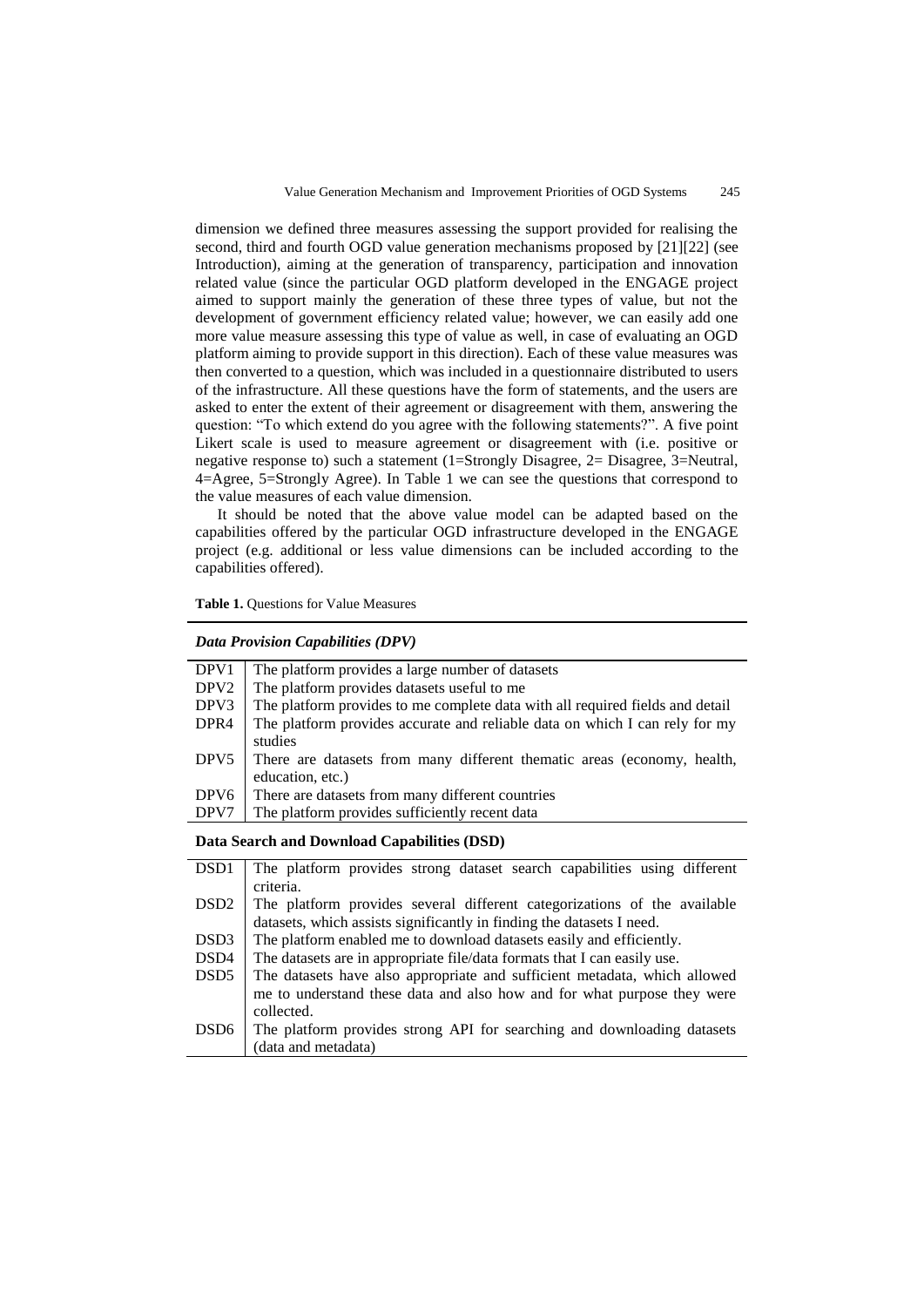|                                                      | <b>Feedback Capabilities (FB)</b>                                                                  |  |  |
|------------------------------------------------------|----------------------------------------------------------------------------------------------------|--|--|
| FB1                                                  | The platform provides good capabilities for giving feedback on the datasets I                      |  |  |
|                                                      | download, e.g. for rating datasets, for entering textual comments on them.                         |  |  |
| FB <sub>2</sub>                                      | The platform provides good capabilities for reading available feedback of                          |  |  |
|                                                      | other users of datasets I am interested in, e.g. their ratings, comments.                          |  |  |
|                                                      | Ease of Use (EOU)                                                                                  |  |  |
| EOU1                                                 | The platform provides a user friendly and easy to use environment.                                 |  |  |
| EOU <sub>2</sub>                                     | It was easy to learn how to use the platform.                                                      |  |  |
| EOU <sub>3</sub>                                     | The web pages look attractive.                                                                     |  |  |
| EOU4                                                 | It is easy to perform the tasks I want in a small number of steps.                                 |  |  |
| EOU <sub>5</sub>                                     | The platform allows me to work in my own language.                                                 |  |  |
| EOU <sub>6</sub>                                     | The platform supports user account creation in order to personalize views                          |  |  |
|                                                      | and information shown                                                                              |  |  |
| EOU7                                                 | The platform provides high quality of documentation and online help.                               |  |  |
| <b>Performance (PER)</b>                             |                                                                                                    |  |  |
| PER1                                                 | The platform is always up and available without any interruptions.                                 |  |  |
| PER <sub>2</sub>                                     | Services and pages are loaded quickly.                                                             |  |  |
| PER <sub>3</sub>                                     | I did not realize any bugs while using the platform.                                               |  |  |
| <b>Data Processing Capabilities (DPR)</b>            |                                                                                                    |  |  |
| DPR1                                                 | The platform provides good capabilities for data enrichment (i.e. adding new<br>elements - fields) |  |  |
| DPR <sub>2</sub>                                     | The platform provides good capabilities for data cleansing (i.e. detecting and                     |  |  |
|                                                      | correcting ubiquities in a dataset)                                                                |  |  |
| DPR <sub>3</sub>                                     | The platform provides good capabilities for linking datasets.                                      |  |  |
| DPR4                                                 | The platform provides good capabilities for visualization of datasets                              |  |  |
| <b>Support for Achieving Users' Objectives (SUO)</b> |                                                                                                    |  |  |
| SUO1                                                 | I think that using this platform enables me to do better research/inquiry and                      |  |  |
|                                                      | accomplish it more quickly                                                                         |  |  |
| SUO <sub>2</sub>                                     | This platform allows drawing interesting conclusions on past government                            |  |  |
|                                                      | activity                                                                                           |  |  |
| SU <sub>O</sub> 3                                    | This platform allows creating successful added-value electronic services                           |  |  |
|                                                      | <b>Future Behaviour (FBE)</b>                                                                      |  |  |
| FBE1                                                 | I would like to use this platform again.                                                           |  |  |
| FBE <sub>2</sub>                                     | I'll recommend this platform colleagues.                                                           |  |  |
|                                                      |                                                                                                    |  |  |

## **4.2. Value Model Estimation Algorithm**

The users' evaluation data collected through the above questionnaire are processed, in order to estimate the value model of the OGD infrastructure, and identify improvement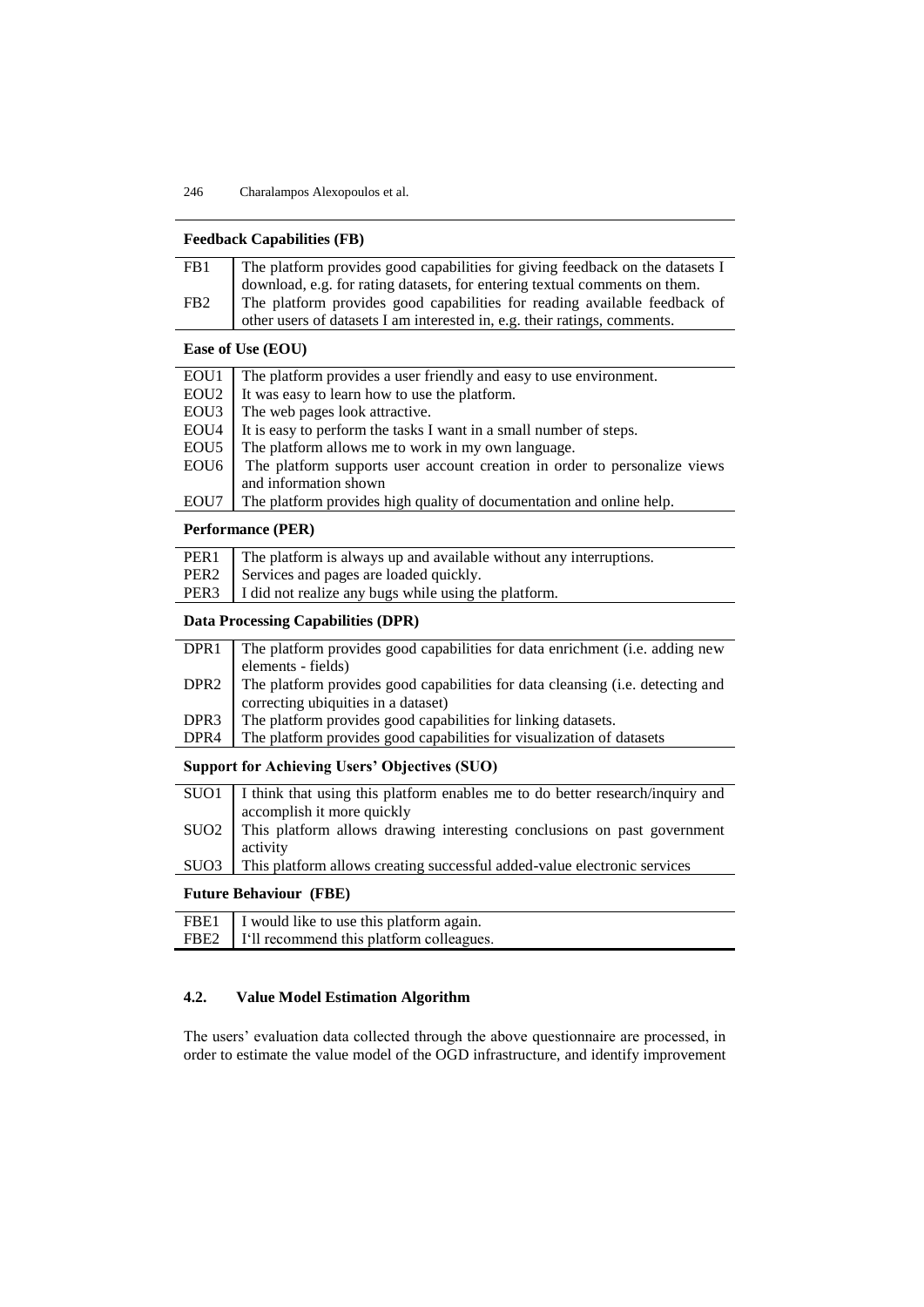priorities, using the algorithm described in this section. It consists of seven steps, which are shown in Fig. 2.

1. Initially for each value dimension we examine the internal consistency of its value measures by calculating the Cronbach Alpha of the variables corresponding to them (Boudreau 2004). This coefficient quantifies to what extent a set of variables measure different aspects of the same single uni-dimensional construct, and is calculated as:

$$
Alpha = (k/(k-1)) * [1 - (s2i)/ s2 sum]
$$
 (1)

where the  $s^2$ i (i = 1, 2, ..., k) denote the variances of the k individual variables, while the  $s<sup>2</sup>$ sum denotes the variance of the sum of these variables. A widely accepted and used practical ‗rule of thumb' is that values of Cronbach Alpha exceeding 0.7 indicate 'acceptable' levels of internal consistency [4]. Therefore if for a value dimension its calculated value of Cronbach Alpha exceeds 0.7, we can conclude that all its measures have acceptable internal consistency; if this does not happen, we can conclude that some of the measures are not sufficiently related to this value dimension (they can be detected if for each of the individual variables is calculated the Cronbach Alpha without it, which is a standard calculation offered by all statistical packages), so they must be removed and not taken into account, or probably that this dimension should be split into two or more sub-dimensions.

2. For each value dimension an aggregate variable is calculated as the average of its individual measures' variables.

3. Average ratings are calculated for all value measures and dimensions (using for the latter the aggregate variables calculated in the previous step); this allows us to identify 'strengths' and 'weaknesses' of the OGD infrastructure  $(=$  value measures and dimensions with higher and lower average rating values respectively).

4. For each aggregate variable – value dimension of the second and third layer, we estimate a regression having it as dependent variable, and having as independent variables all the aggregate variables - value dimensions of the previous layers, in order to estimate to what extent this value dimension is affected by value dimensions of previous layers; this is quantified by the  $R^2$  coefficient of the regression [15]. If we find that all value dimensions of the second and third layer are affected to a large extent by the value dimensions of the previous layers (e.g. having  $R^2$  > 0.50), then we can conclude that this value model is characterized by coherence among its layers, so we can proceed to the following stages. On the contrary, if some value dimensions of the second or third layer are affected only to a small extent by the value dimensions of the previous layers, this indicates that some important value dimensions have been omitted in the previous layers, so we have to redefine the value model of the OGD infrastructure.

5. For each value dimension of the first level we calculate its impact on the higher level value dimensions (of the second and the third layers) using again the aggregate variables calculated in step 2.For this purpose we can use the corresponding standardised coefficients of the regressions of the above step 4. However, according to econometric literature [15], if there are high levels of correlation between the independent variables of a regression, then the estimated regression coefficients are not reliable measures of the impacts of the independent variables on the dependent variable (multi-collinearity problem). For this reason we decided to use correlations instead; so as measure of the impact of a first layer value dimension on a higher layer value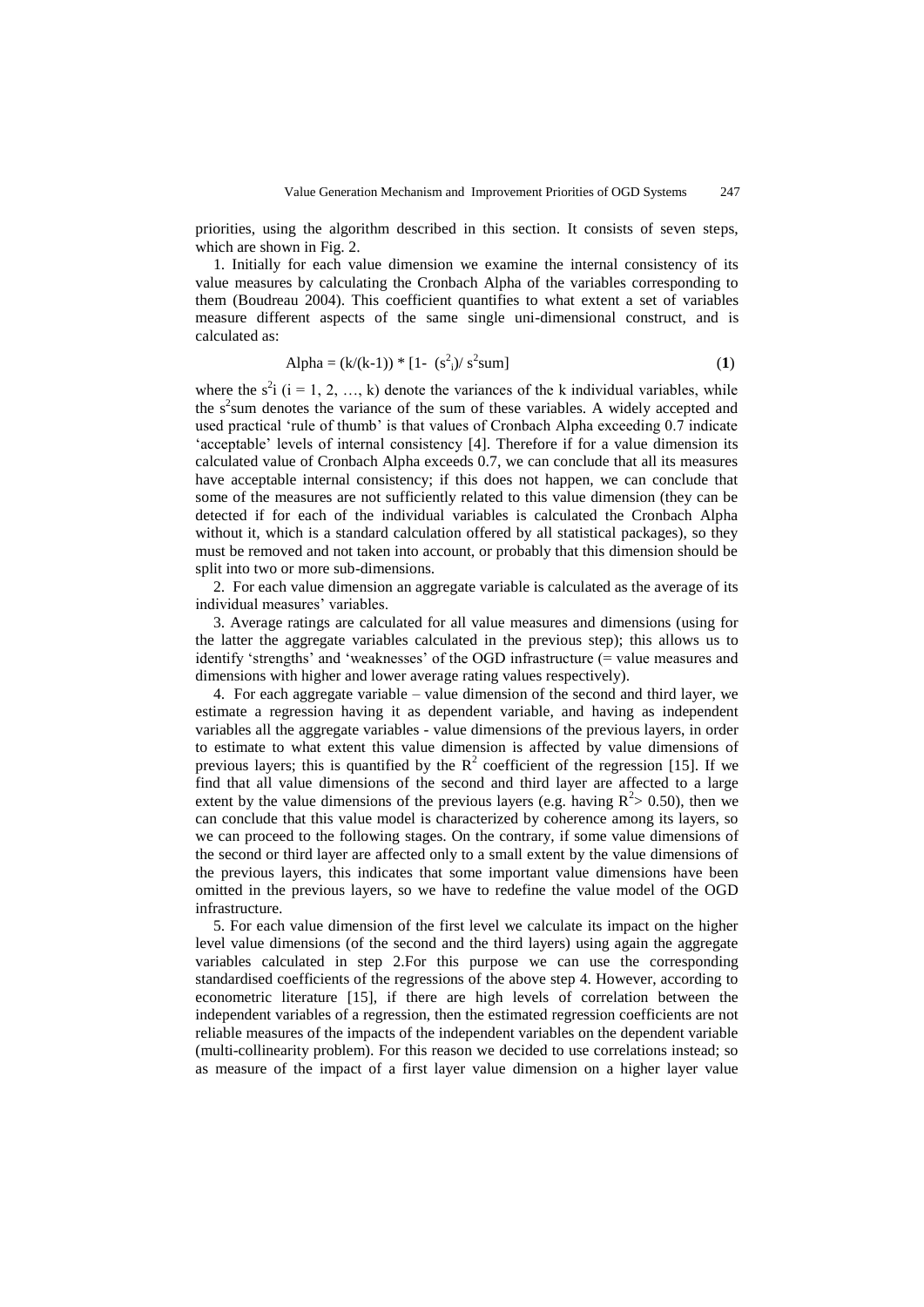dimension has been used the correlation coefficient between them. Therefore we calculate the correlations of all first level value measures with all second and third layers' value dimensions and measure, as measures of their impact on higher level value generation.



**Fig.2.** Value Model Estimation Algorithm

6. By combining the average ratings calculated in step 2 with the correlations calculated in step 3 we can construct a value model of the OGD infrastructure at the level of value dimensions, and also a more detailed one at the level of value measures. These models enable a deeper understanding of the value generation mechanism of the OGD infrastructure.

7. Finally the value dimensions and the value measures of the first layer, which are the only ‗independent variables' within the control of the OGD infrastructure developer, are classified, initially based on their average ratings by users, and then based on their impacts on the value dimensions of the second and the third level, into four groups: low rating – high impact, low rating – low impact, high rating – high impact and high rating – low impact. The highest priority should be given to the improvement of the value dimensions and individual value measures of the first group,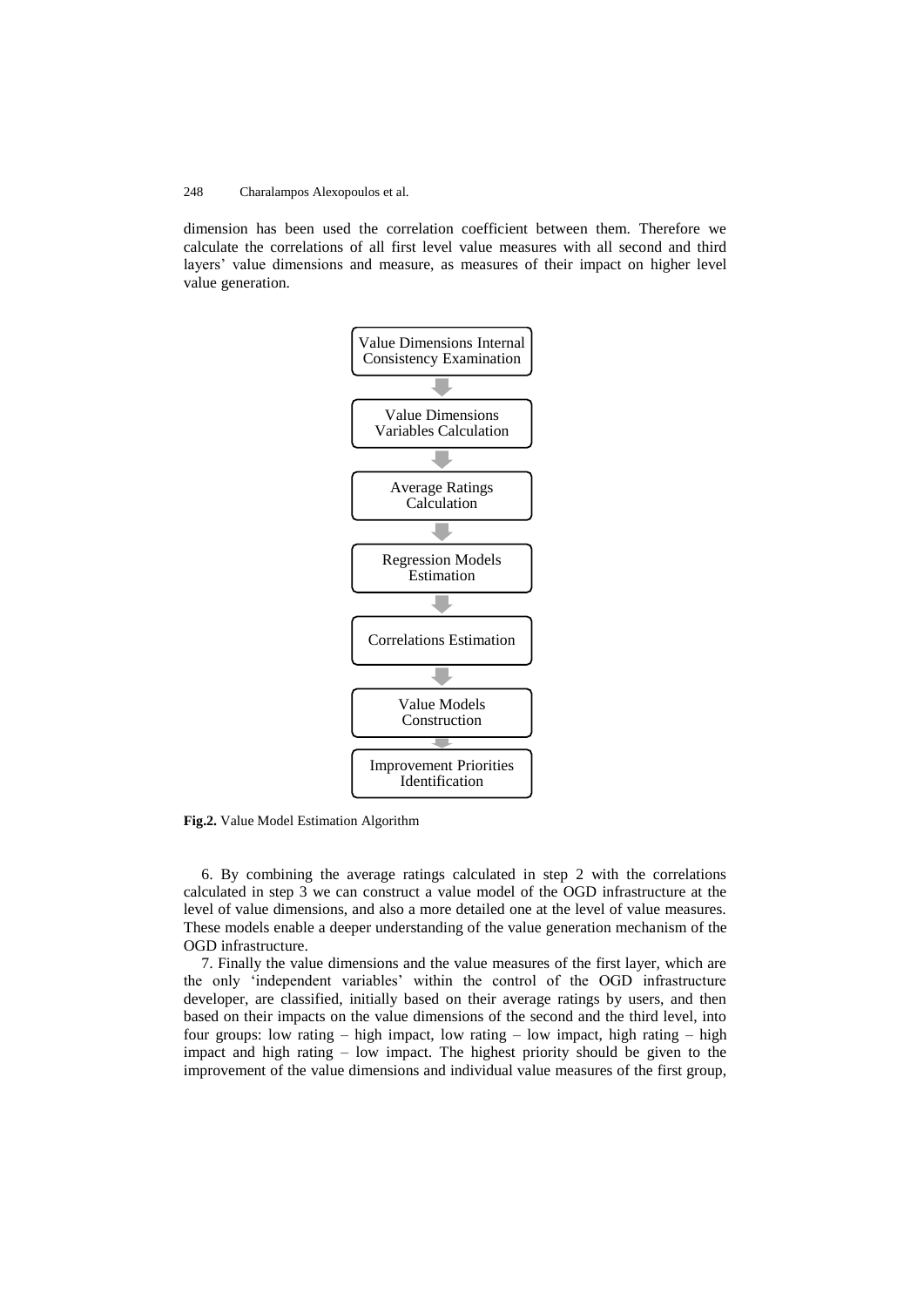which receive low ratings and at the same time have a high impact on the generation of higher layers' value; so it is on them that we should focus our scarce human and financial resources.

### **5. Application**

The proposed methodology has been applied for the evaluation of the first version of an OGD infrastructure developed in the abovementioned ENGAGE project. The evaluation questionnaire shown in Table 1 was initially tested by three colleagues highly experienced in quantitative research in the IS domain, who found it clear and understandable, and did not report any important problems. Then 42 postgraduate students of the University of the Aegean, Greece, and the Delft University of Technology, Netherlands (both partners of the above project), all in the IS domain, were trained in the capabilities of this OGD infrastructure (in a first two hours session), and then used it for implementing an extensive scenario (in a second two hours session). Immediately after the end of these tasks they all filled the questionnaire in an online form. We believe that since all these postgraduate students had some experience in quantitative IS research, they are satisfactory sources of information concerning various aspects of value of this OGD infrastructure. The evaluation data collected from the above postgraduate students through this online questionnaire were processed according to the algorithm described above in section 4.2 using the IBM SPSS Statistics 21.0 software package.

Initially for each value dimension the Cronbach Alpha coefficient of the variables corresponding to its value measures was calculated (step 1), using the formula given in the previous section, and the results are shown in Table 2. We remark that for all value dimensions the Cronbach Alpha coefficient exceeds the minimum acceptable level of 0.7 [3]. This indicates that for all our value dimensions their value measures are sufficiently consistent, measuring different aspects of the same uni-dimensional construct. This allowed us to proceed to the calculation for each value dimension of an aggregate variable (step 2).

| <b>Value Dimension</b>                        | <b>Alpha</b> |
|-----------------------------------------------|--------------|
| Data Provision Capabilities (DPV)             | 0.834        |
| Data Search and Download Capabilities (DSD)   | 0.805        |
| Feedback Capabilities (FB)                    | 0.770        |
| Ease of Use (EOU)                             | 0.716        |
| Performance (PER)                             | 0.719        |
| Data Processing Capabilities (DPR)            | 0.811        |
| Support for Achieving Users' Objectives (SUO) | 0.843        |
| Future Behaviour (FBE)                        | 0.876        |
|                                               |              |

**Table 2.** Cronbach Alpha of Value Dimensions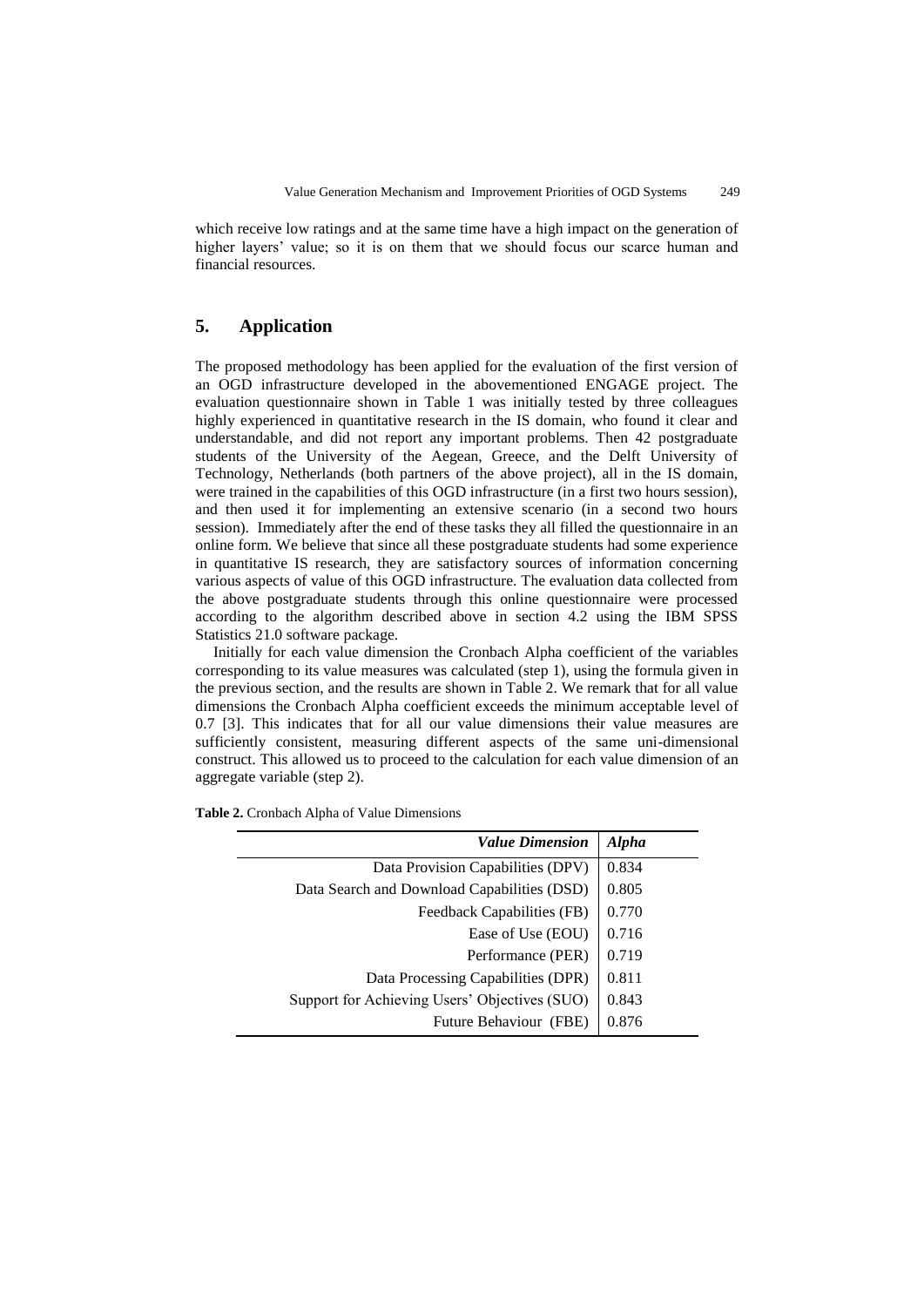Next for all value measures and dimensions the average ratings over all respondent students were calculated (step 3), and the results are shown in the second column of Table 3 (results for value dimensions are shown in bold). We remark that according to the respondents the strongest points of this OGD platform are its ease-of use and its data processing capabilities, all perceived between moderate and good (average ratings 3.35 and 3.27 respectively). Its weakest point is its performance (with respect to its availability, response time and bugs), which is perceived as problematic (average rating 2.15). The remaining three first layer value dimensions (i.e. data provision, data search and download, and feedback capabilities) are regarded as moderate (average ratings 3.03, 3.03 and 2.97 respectively). With respect to the second layer value dimension we remark that according to the respondents this OGD platform offers between moderate and good support (closer to the former – average rating 3.17) for achieving various OGD related objectives, associated with the generation of both social value (i.e. for doing better research/inquiry and accomplishing it more quickly – average rating 3.27 – and for drawing interesting conclusions on past government activity – average rating 3.17) and economic value (i.e. for creating successful addedvalue electronic services – average rating 3.07).

**Table 3.** Average ratings of value dimensions and measures, and correlations with 2nd and 3rd layer value dimensions

| Measure /        | <i>Average</i> | Correl.           | Correl.<br><b>FBE</b> | Average |
|------------------|----------------|-------------------|-----------------------|---------|
| <b>Dimension</b> | ratings        | <i><b>SUO</b></i> |                       | Correl. |
| <b>DPV</b>       | 3.03           | 0.639             | 0.511                 | 0.575   |
| DPV1             | 2.68           | 0.502             | 0.378                 | 0.440   |
| DPV <sub>2</sub> | 3.00           | 0.537             | 0.426                 | 0.482   |
| DPV3             | 2.51           | 0.593             | 0.606                 | 0.600   |
| DPR4             | 3.02           | 0.544             | 0.375                 | 0.460   |
| DPV <sub>5</sub> | 3.71           | 0.329             | 0.159                 | 0.244   |
| DPV <sub>6</sub> | 3.37           | 0.148             | 0.226                 | 0.187   |
| DPV7             | 2.95           | 0.574             | 0.418                 | 0.496   |
| <b>DSD</b>       | 3.03           | 0.760             | 0.747                 | 0.754   |
| DSD <sub>1</sub> | 2.68           | 0.516             | 0.520                 | 0.518   |
| DSD <sub>2</sub> | 3.24           | 0.422             | 0.386                 | 0.404   |
| DSD <sub>3</sub> | 3.24           | 0.598             | 0.662                 | 0.630   |
| DSD4             | 3.10           | 0.576             | 0.603                 | 0.590   |
| DSD <sub>5</sub> | 2.90           | 0.589             | 0.549                 | 0.569   |
| DSD <sub>6</sub> | 3.05           | 0.515             | 0.425                 | 0.470   |
| FB               | 2.97           | 0.651             | 0.410                 | 0.531   |
| FB1              | 2.90           | 0.622             | 0.284                 | 0.453   |
| FB <sub>2</sub>  | 3.05           | 0.624             | 0.442                 | 0.533   |
| <b>EOU</b>       | 3.35           | 0.730             | 0.448                 | 0.589   |
| EOU1             | 3.39           | 0.684             | 0.430                 | 0.557   |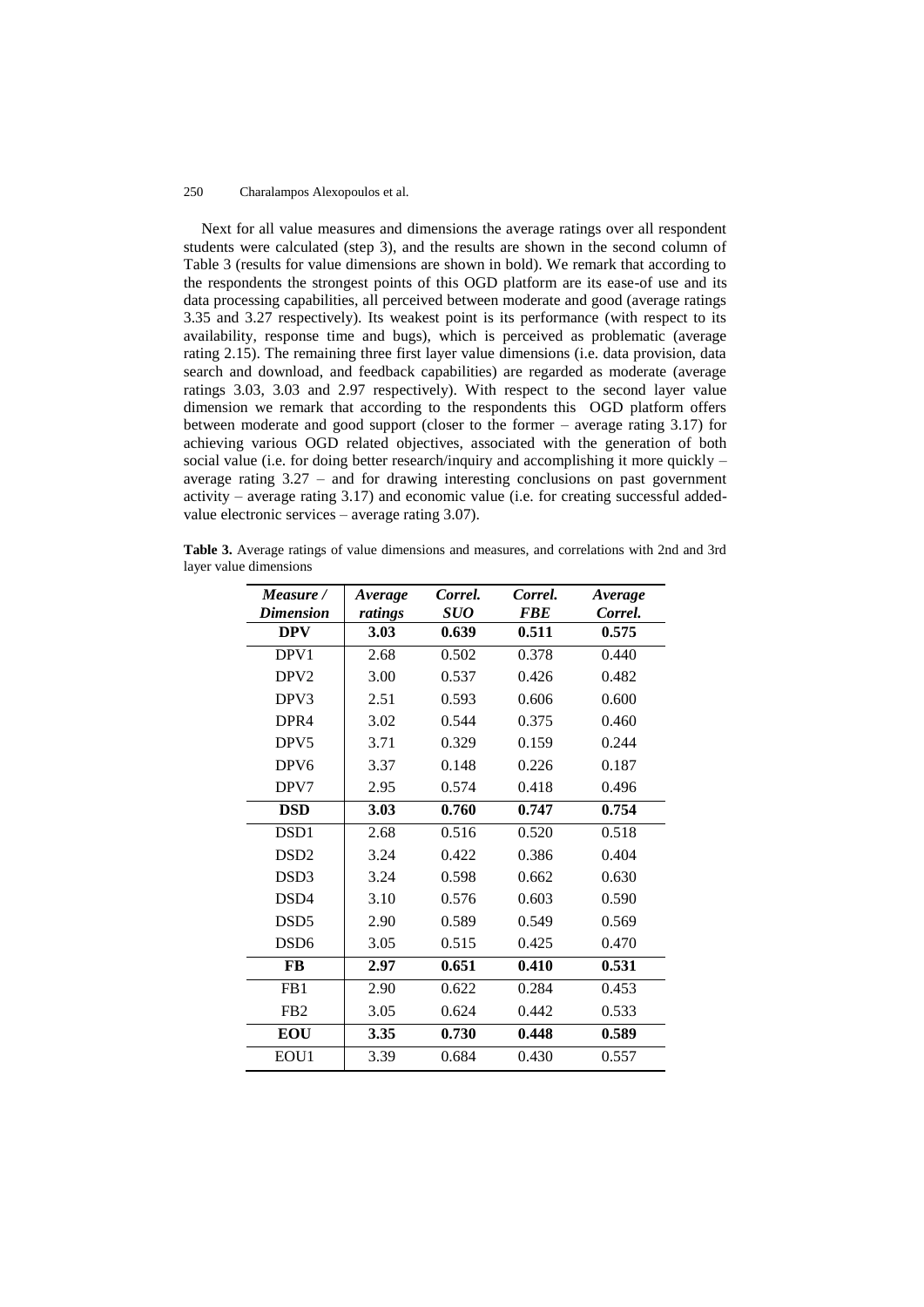| EOU <sub>2</sub>  | 3.80 | 0.539 | 0.295 | 0.417 |
|-------------------|------|-------|-------|-------|
| EOU3              | 3.00 | 0.515 | 0.378 | 0.447 |
| EOU <sub>4</sub>  | 3.39 | 0.487 | 0.293 | 0.390 |
| EOU <sub>5</sub>  | 3.61 | 0.193 | 0.196 | 0.195 |
| EOU6              | 3.44 | 0.220 | 0.213 | 0.217 |
| EOU7              | 2.83 | 0.634 | 0.592 | 0.613 |
| <b>PER</b>        | 2.15 | 0.379 | 0.377 | 0.378 |
| PER <sub>1</sub>  | 2.10 | 0.363 | 0.371 | 0.367 |
| PER <sub>2</sub>  | 2.15 | 0.310 | 0.328 | 0.319 |
| PER <sub>3</sub>  | 2.20 | 0.278 | 0.209 | 0.244 |
| <b>DPR</b>        | 3.27 | 0.735 | 0.640 | 0.688 |
| DPR1              | 3.29 | 0.483 | 0.460 | 0.472 |
| DPR <sub>2</sub>  | 3.26 | 0.644 | 0.581 | 0.613 |
| DPR <sub>3</sub>  | 3.17 | 0.599 | 0.652 | 0.626 |
| DPR4              | 3.41 | 0.619 | 0.354 | 0.487 |
| <b>SUO</b>        | 3.17 |       | 0.624 |       |
| SUO <sub>1</sub>  | 3.27 |       | 0.513 |       |
| SU <sub>O</sub> 2 | 3.17 |       | 0.570 |       |
| SU <sub>O</sub> 3 | 3.07 |       | 0.548 |       |
| <b>FBE</b>        | 3.19 | 0.624 | ٠     |       |
| FBE <sub>1</sub>  | 3.24 | 0.472 |       |       |
| FBE <sub>2</sub>  | 3.15 | 0.702 |       |       |
|                   |      |       |       |       |

Value Generation Mechanism and Improvement Priorities of OGD Systems 251

Then we examined to what extent the value dimensions of the second and third layer are affected by the ones of the first layer (step 4). For this purpose initially we estimated one regression model having as dependent variable the second layer dimension SUO, and as independent variables the six value dimensions of the first layer. Also, we estimated one regression model having as dependent variable the value dimension of the third layer FBE and as independent variables the value dimension of the second layer, and finally another similar regression model having as additional independent variables the seven value dimensions of the first and the second layer. In Table 4 are shown the  $R^2$  coefficients of these regression models.

**Table 4.**  $\mathbb{R}^2$  coefficients of second and third layer value dimensions' regression models

| <b>Regression Models</b>       |       |
|--------------------------------|-------|
| SUO model (6 indep. variables) | 0.776 |
| FBE model (1 indep. variables) | 0.412 |
| FBE model (7 indep. variables) | 0.647 |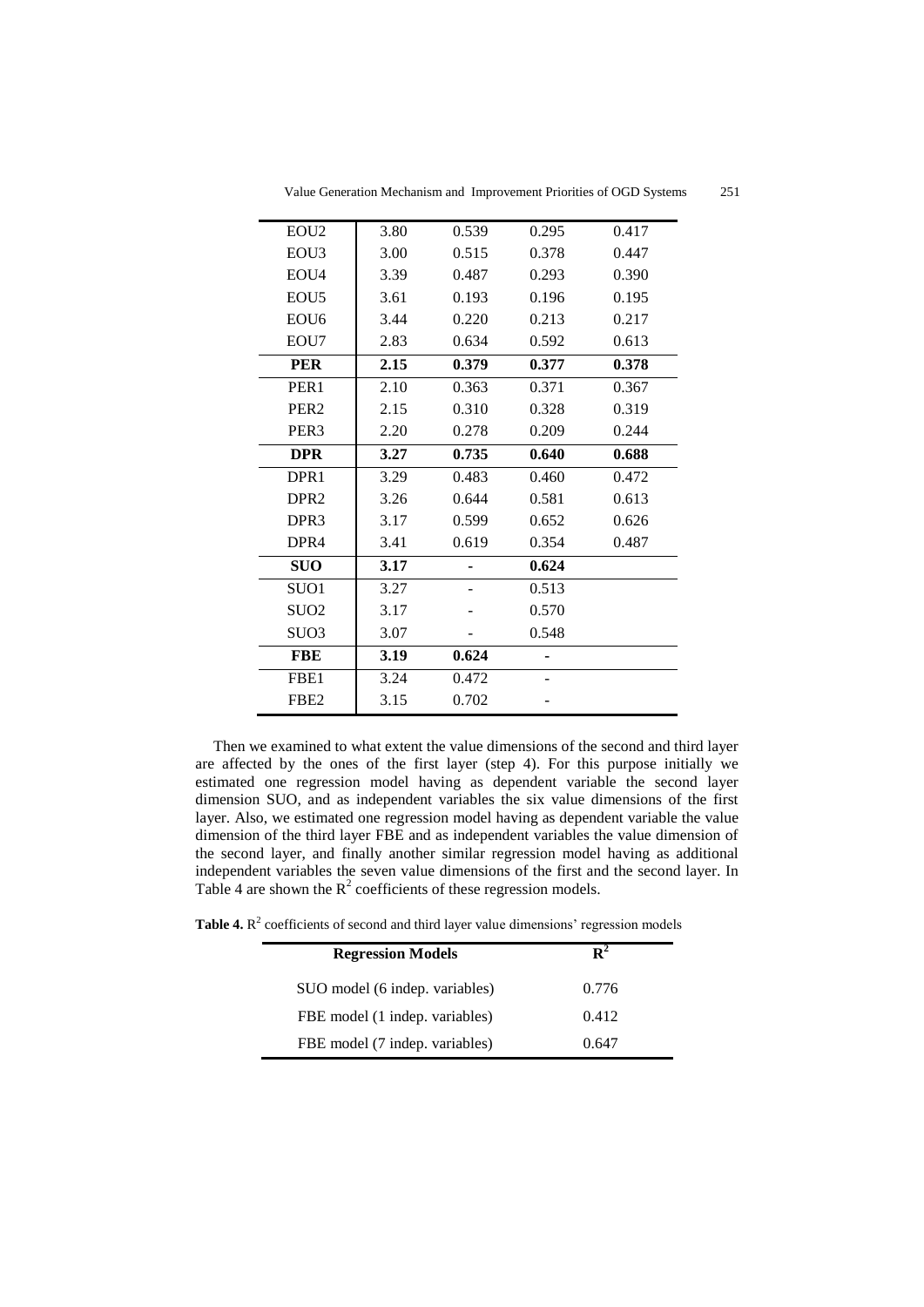We can see that the  $R^2$  coefficients of the first SUO model is 0.776, indicating that second layer value dimension is affected to a large extent by the first layer ones. On the contrary the  $R^2$  coefficient of second FBE model has a much lower value of 0.412, indicating that the third layer value dimension is affected to a smaller extent by the one of the second layer. However, the last FBE model has a much higher  $R^2$  coefficient 0.647, which indicates that the first and second layer value dimensions affect to a large extent the one of the third layer; therefore the first layer value dimensions affect users' future behaviour not only through the value dimensions of the second layer, but also directly as well. From the above results we can conclude that this value model is characterized by coherence among its layers.

Finally, we calculated the correlations of the first layer value dimensions and their value measures with the value dimensions of the second and third layer SUO and FBE respective (step 5), and the results are shown in the third and fourth column of Table 3 respectively. In the fifth column we can see for the first level value dimensions and measures the average of their correlations with SUO and FBE, as an indicator of their overall impact on higher level value generation. From the third column we can conclude that the data search and download capabilities, the data processing capabilities and the ease of use are the first layer value dimensions that have the strongest impact on the support provided by the OGD infrastructure to users for achieving their objectives (correlation coefficients 0.760, 0.735 and 0.730 respectively), while the performance has the weakest impact on it (correlation coefficient 0.379). From the fourth column we can conclude that the data search and download capabilities and the data processing capabilities are the first layer value dimensions that have the strongest impact on users' future behaviour (correlation coefficients 0.747 and 0.640 respectively), while the performance has the weakest impact on it (correlation coefficient 0.377). Similarly, looking at the last column of Table 3 we can conclude that the first layer value dimensions having the strongest overall impact on higher level value generation are the data search and download capabilities and the data processing capabilities (correlation coefficients 0.754 and 0.688); the performance again has the weakest impact (correlation coefficient 0.378).

Using the average ratings and correlations shown in Table 3 we construct the value model of the OGD infrastructure (step 6) at the level of value dimensions, which is shown in the Appendix (while similarly we can construct a more detailed value model at the level of value measures). It provides a compact visualization of the main dimensions/types of value generated by this e-service, their magnitudes (quantified through the corresponding average users' ratings) and the relations among them (quantified through the corresponding correlation coefficients). This enables a better understanding of the whole value generation mechanism of the OGD infrastructure, as it shows how value of one layer is transformed to value of higher layers, and in the opposite direction the origins of higher layers' value.

Furthermore, based on these average ratings and correlations of Table 3 priorities for improvements were identified (step 7). For this purpose we classified the first layer value dimensions into two groups according to their average rating: a higher ratings group and a lower ratings group (Table 5).

Also, we classified them into two groups according to their impact on (i.e. average correlation with) second and third layers' value dimensions: a higher impact group and a lower impact group (Table 6).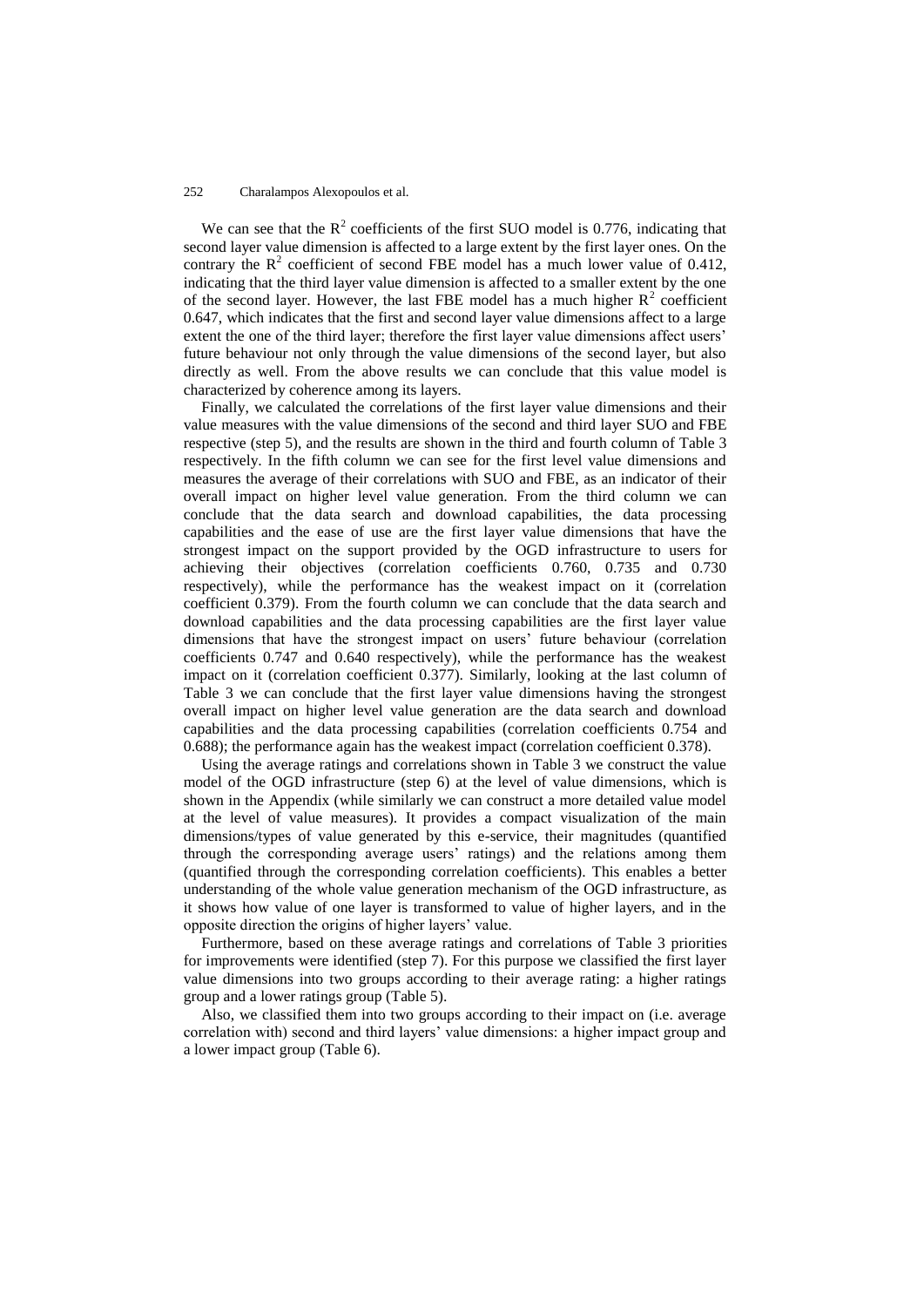From Tables 5 and 6 it can be concluded that the highest improvement priority should be given to the *'data search-download capabilities'*, as they have higher impact on the generation of higher level value and at the same time receive lower ratings by users.

**Table 5.** Classification of first layer value dimensions according to their average ratings by the users

| <b>Lower Ratings Group</b>        | <b>Higher Ratings Group</b>  |
|-----------------------------------|------------------------------|
| Data provision capabilities       | Ease of use                  |
| Data search-download capabilities | Data processing capabilities |
| Feedback capabilities             |                              |
| Performance                       |                              |

**Table 6.** Classification of first layer value dimensions according to their impact on higher level value dimensions.

| <b>Lower Impact Group</b>            | <b>Higher Impact Group</b>                  |
|--------------------------------------|---------------------------------------------|
| Data provision capabilities          | Data search-download capabilities           |
| Feedback capabilities<br>Performance | Data processing capabilities<br>Ease of use |

## **6. Conclusions**

Big investments are made for the development of OGD infrastructures by numerous government agencies in many countries, so it is of critical importance to proceed to comprehensive evaluation of them, in order to create a sound knowledge base about the various types of value they generate, the relations among them, and their whole value generation mechanisms in general, and also – since they are a relatively new type of IS – their improvement priorities. This knowledge will contribute to achieving higher levels of maturity in this emerging area of OGD publishing and exploitation, and finally to realizing more benefits and value from these big  $-$  and continuously growing – investments. However, as explained in more detail in the Introduction, there is limited evaluation activity in these directions, and also a lack of methodologies for this. Therefore it is quite important to develop advanced methodologies for evaluating OGD infrastructures, which provide guidance for the collection of appropriate data from their users, and also use of sophisticated quantitative techniques for processing them, in order to maximize and accelerate relevant knowledge generation in the above directions.

This paper makes the following contributions towards filling these research gaps:

i) It presents an advanced methodology for the multi-perspective evaluation of OGD infrastructures, which is quite useful, since - as mentioned above - on the one hand big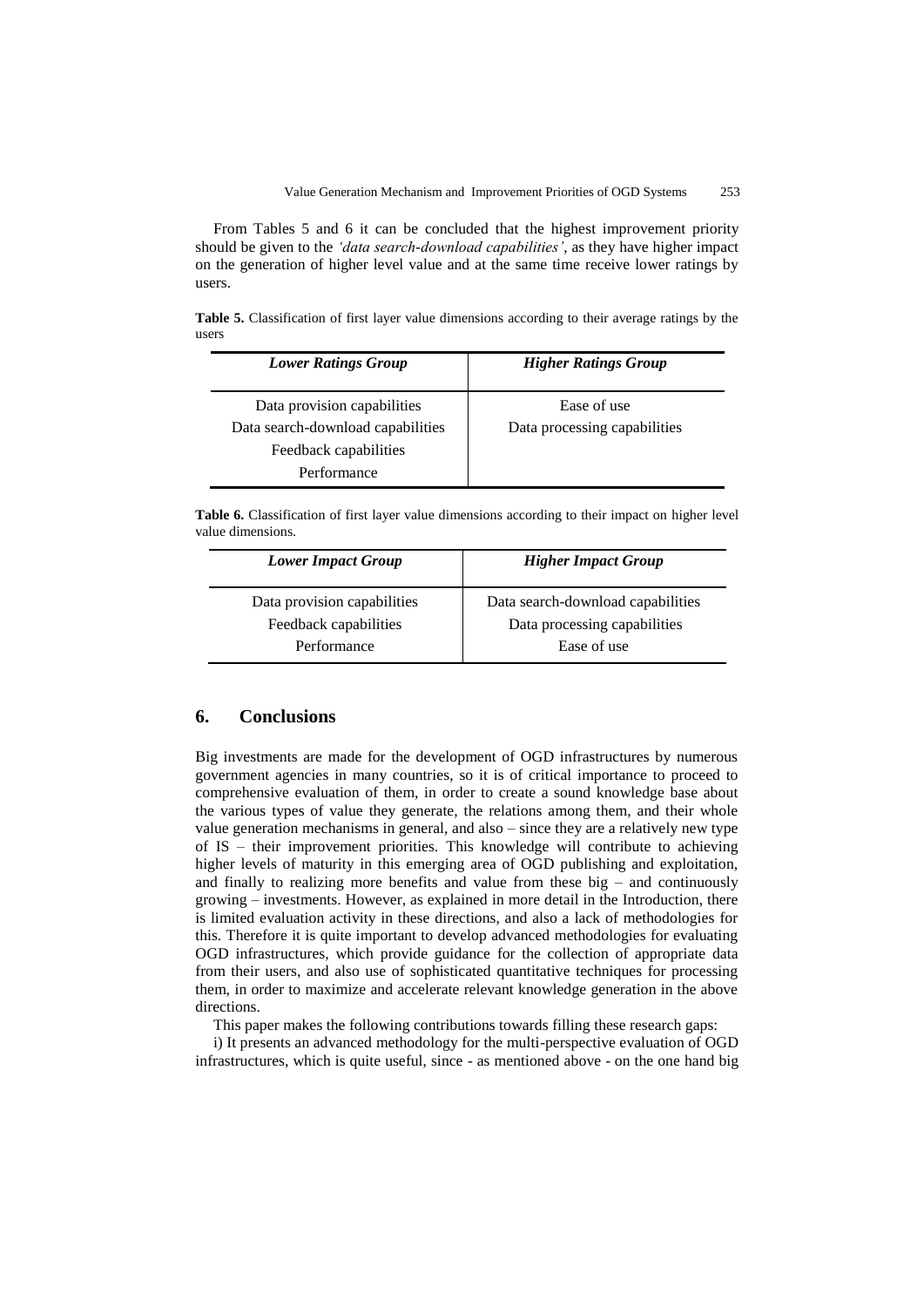investments are made by governments for the development of such infrastructures, and on the other hand there is a lack of methodologies for evaluating them and analysing the value they generate.

ii) The proposed evaluation methodology adopts a novel approach: it is based on the estimation of value models of these complex IS, which combine assessments of both the magnitudes of the main types of value that OGD infrastructures generate, and also the relations among them (which are neglected and not exploited by the ‗conventional' IS evaluation approaches); this enables a deeper understanding of the whole value generation mechanism of an OGD infrastructure.

iii) It assesses both the capabilities that such an OGD infrastructure provides to its users, and also the support it offers to them for the generation of different types of both economic and social value according to previous relevant literature [21] [22].

iv) The proposed methodology not only assesses the value currently generated by an OGD infrastructure (as it usually happens with the ‗conventional' IS evaluation approaches), but also provides support and direction for the increase of this value, as it enables a rational definition of improvement priorities.

Furthermore, a first application – validation of this methodology is presented, for the evaluation of an OGD infrastructure developed in the European project ENGAGE. This first application lead to interesting insights into this new type of IS, providing also evidence that our methodology can be a useful decision support tool for important ODG systems development, upgrade, improvement and management decisions. It has been concluded that strong impact on the generation of higher level value, associated with the achievement of fundamental objectives of users, and their future behaviour, have not only the 'traditional' capabilities offered by these IS (data search-download and provision capabilities), but also the 'new' ones that have recently emerged  $[1] [42]$ (data processing capabilities, and feedback capabilities associated with rating and commenting datasets and also reading other users' ratings and comments). Therefore this gradual functional enrichment of OGD infrastructures seems to be beneficial and valuable for the users. Another interesting conclusion is that such an OGD platform provides considerable support for the generation of both social and commercial value.

Our research has interesting implications for research and practice. With respect to research, it opens up a new direction of advanced future research on the multidimensional value generated by various types of OGD infrastructures, which enables a better understanding of its main dimensions and also the relations among them, and in general of its generation mechanisms, and provides a comprehensive framework for such research. Also, it enriches the existing body of knowledge about value models and their use for the evaluation of various types of IS. With respect to government practice, it provides a sound basis for continuous evaluation, improvement and optimization of OGD infrastructures, making optimal use of the scarce human and financial resources. Also, it allows the identification of their strengths, weaknesses and improvement priorities, and provides substantial decision support for important ODG systems related decisions. Furthermore, it provides some evidence that such OGD infrastructures can support the generation of both social and commercial value.

A limitation of our study is that the above first application - validation of the proposed OGD infrastructure evaluation methodology is based on a dataset collected from only 42 postgraduate students. Therefore further application – validation is required, based on larger and more ‗professional' users' groups (more experienced than the postgraduate students' group we used in the present study), taking into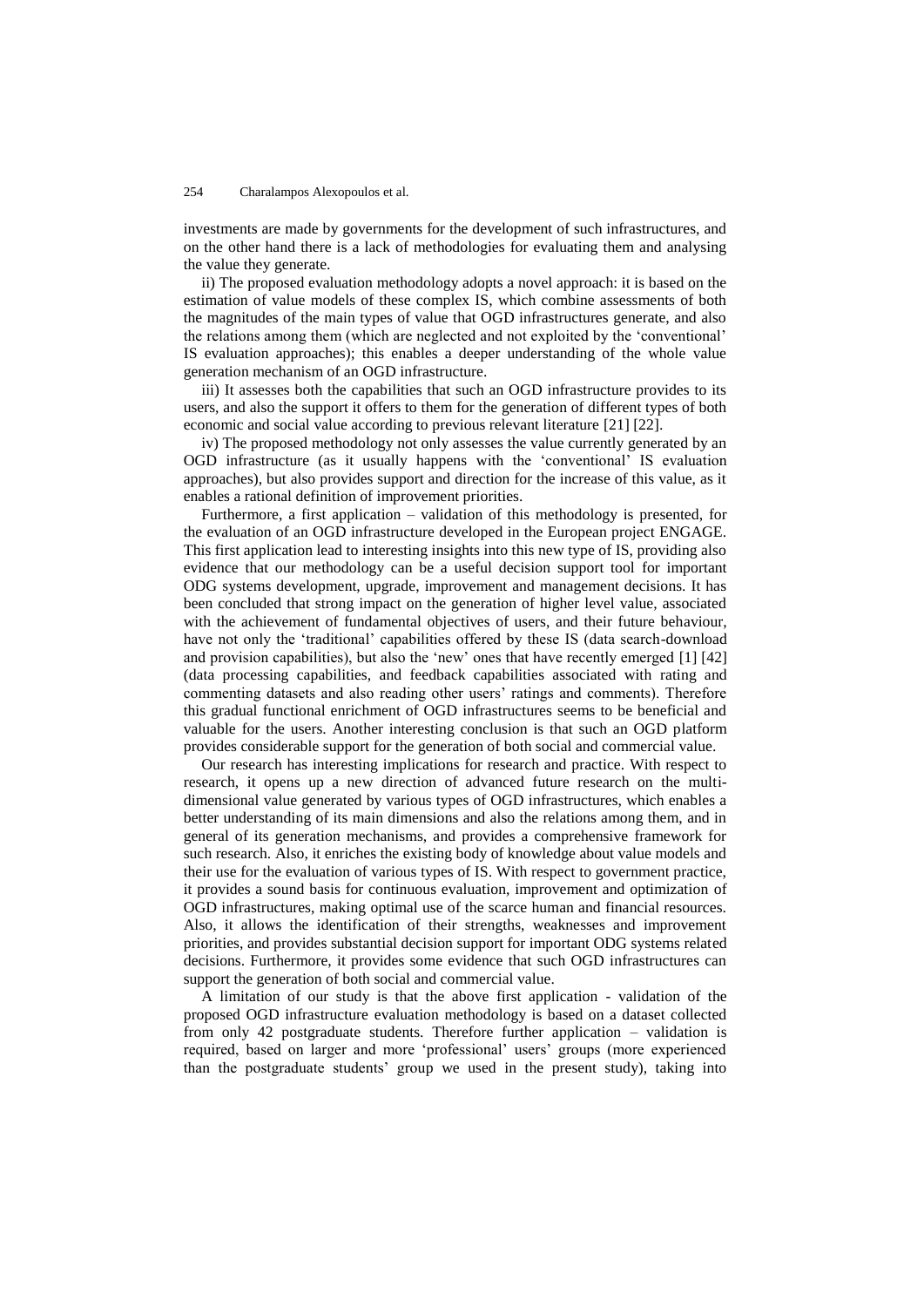account all the main segments targeted by such OGD infrastructures (e.g. professional researchers in the political, economic, administrative and management sciences, developers of added-value electronic services, political analysts and journalists). Further research is required concerning the application of the proposed methodology for the evaluation of other types of OGD infrastructures that offer different capabilities, which will necessitate adaptations of the value model definition described in 3.1.

### **References**

- 1. Alexopoulos, C., Loukis, E. & Charalabidis, Y. (2014) "A Platform for Closing the Open Data Feedback Loop based on Web2.0 functionality", JeDEM 6(1): 62-68
- 2. Alexopoulos, C., Spiliotopoulou, L., Charalabidis, Y.,(2013), "Open data movement in greece: A case study on open governmentdata sources". In: Proceedings of the 17th PanhellenicConference on Informatics. pp. 279–286. PCI '13, ACM, New York,NY, USA, http://doi.acm.org/10.1145/2491845.2491876
- 3. Boudreau, M., Gefen, D. (2004), ‗Validation Guidelines for IS Positivist Research', Communications of the Association for Information Systems, 13, pp. 380-427.
- 4. Chan, C. (2013), "From Open Data to Open Innovation Strategies: Creating e-Services Using Open Government Data", 46th Hawaii International Conference on System Sciences.
- 5. Commission of the European Communities (2009), "Communication from the Commission to the European Parliament, the Council, the European Economic and Social Committee and the Committee of the Regions – ICT Infrastructures for e-Science", COM (2009) 108 Final, Brussels
- 6. Commission of the European Communities (2011), "Communication from the Commission to the European Parliament, the Council, the European Economic and Social Committee and the Committee of the Regions – Open data: An engine for innovation, growth and transparent governance", COM (2011) 882 Final, Brussels.
- 7. Davis, F. D. (1989). Perceived Usefulness, Perceived Ease of Use, and User Acceptance of Information Technology. MIS Quarterly, 13(3), pp. 319-339.
- 8. Davies, T. (2010). "Open data, democracy and public sector reform: A look at OGD use from data.gov.uk", retrieved from http://tinyurl.com/7joks46
- 9. Dekkers, M., Polman, F., De Velde, R. De Vries, M. (2006), "MEPSIR Measuring European Public Sector Information Resources: Final report of study on exploitation of public sector information – benchmarking of EU framework Conditions", Report for the European Commission, June 2006.
- 10. DeLone, D. H., McLean, E. R. (1992), "Information Systems Success: The Quest for the Dependent Variable". Information Systems Research, 3(1), pp. 60-95.
- 11. DeLone, D.H., McLean, E. R. (2003), "The DeLone and McLean model of information systems success: a ten-year update", Journal of Management Information Systems, 19, 4, 9– 30.
- 12. Executive Office of the President (2009). Memorandum for the Heads of Executive Departments and Agencies: Open Government Directive. Retrieved from. http://www. whitehouse.gov /open/documents/open-government-directive.
- 13. Farbey, B., Land, F., and Targett, D. (1999), "Moving IS evaluation forward: learning themes and research issues. The Journal of Strategic Information Systems, 8(2), 189–207.
- 14. Fassnacht, M., and Koese, I. (2006), "Quality of electronic services", Journal of Service Research, 9(1), 19–37.
- 15. Greene, W. H. (2011), ‗Econometric Analysis 7th edition', Prentice Hall Inc., Upper Saddle River, New Jersey.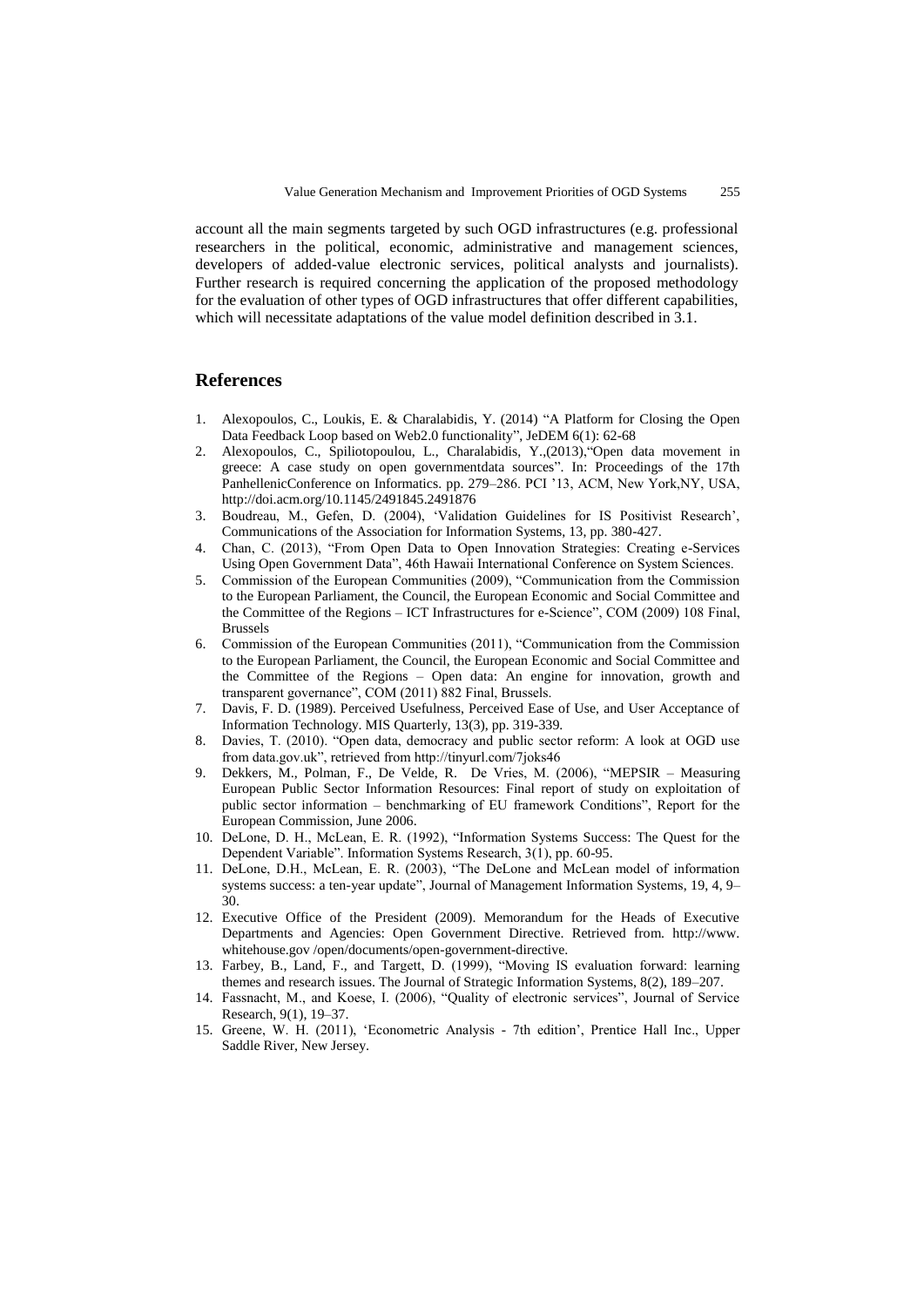- 16. Gunasekaran, A., Ngai, E. W. T., and McGaughey (2006), "Information technology and systems justification: a review for research and applications". European Journal of Operational Research, 173, 957–983.
- 17. Harper, J. (2012), 'Grading the Government's Data Publication Practices', Policy Analysis Cato Institute, No 711.
- 18. HM Government (2012). Open Data White Paper Unleashing the Potential, retrieved from http://data.gov.uk/sites/default/files/Open\_data\_White\_Paper.pdf
- 19. Irani, Z. (2002), "Information systems evaluation: navigating through the problem domain". Information and Management, 40, 1, 11–24.
- 20. Irani, Z., and Love, P., (2008), "Information systems evaluation a crisis of understanding" In Z. Irani and P. Love (eds.), "Evaluating Information Systems - Public and Private Sector", Butterworth-Heinemann, UK.
- 21. Jetzek, T., Avital, M., Bjorn-Andersen, N. (2013a), "The Generative Mechanisms of Open Government Data". In: Proceedings of the 21st European Conference on Information Systems (ECIS), Utrecht, The Netherlands.
- 22. Jetzek, T., Avital, M., Bjorn-Andersen, N. (2013b), "Generating Value from Open Government Data". In: Proceedings of the 34th International Conference on Information Systems (ICIS), Milan, Italy.
- 23. Loukis, E. Pazalos, K. Salagara, A. (2012), "Transforming e-services evaluation data into business analytics using value models", Electronic Commerce Research and Applications, 11(2), 129–141.
- 24. Lu, J., and Zhang, G. (2003), "Cost benefit factor analysis in e-services", International Journal of Industry Service Management, 14, 5, 570–595
- 25. Nentwich, M (2003), "Cyberscience: Research in the Age of the Internet", Vienna, Austrian Academy of Sciences.
- 26. Open Knowledge Foundation (OKF) (2012). "Open Data Handbook version 1.0.0" (revised November 14, 2012). Available at http://opendatahandbook.org/pdf/OpenDataHandbook.pdf
- 27. Pazalos, K., Loukis, E., Nikolopoulos, V. (2012), ‗A Structured Methodology for Assessing and Improving e-Services in Digital Cities', Telematics and Informatics Vol. 29, pp. 123- 136.
- 28. Rowley, J. (2006), ‗An analysis of the e-service literature: towards a research agenda'. Internet Research, 16, 3, 2006, 339–359.
- 29. Saha, R., Grover, S. (2011), "Quantitative Evaluation of Website Quality Dimension for Web 2.0", International Journal of u- and e- Service, Science and Technology, 4(4), 15-36.
- 30. Schepers, J. and Wetzels, M. (2007). ‗A meta-analysis of the technology acceptance model: Investigating subjective norm and moderation effects'. Information & Management, 44, pp. 90-103.
- 31. Seddon, P. B. (1997), "A respecification and extension of the DeLone and McLean model of IS success". Information Systems Research, 8(3), 240–253.
- 32. Smithson, S., and Hirscheim, R. (1998), "Analysing information systems evaluation: another look at an old problem. European Journal of Information Systems, 7, 158–174.
- 33. Solar, M., Concha, G., Meijueiro, L. (2013), ‗A Model to Assess Open Government Data in Public Agencies', in H. J. Scholl et al. (Eds.) Proceedings of IFIP EGOV Conference 2012, LNCS 7443, pp. 210-221.
- 34. Sumak, B., Polancic, G., and Hericko, M. (2009), "Towards an e-service knowledge system for improving the quality and adoption of e-services", In Proceedings of the 22nd Bled ‗eEnablement: Facilitating an Open, Effective and Representative Society', June 14–17, 2009, Bled, Slovenia.
- 35. Ubaldi, B. (2013), "Open Government Data: Towards Empirical Analysis of Open Government Data Initiatives". OECD Working Papers on Public Governance No 22.
- 36. Venkatesh, V., and Davis, F. D. (2000), "A theoretical extension of the technology acceptance model: four longitudinal field studies. Management Science, 45(2), 186–204.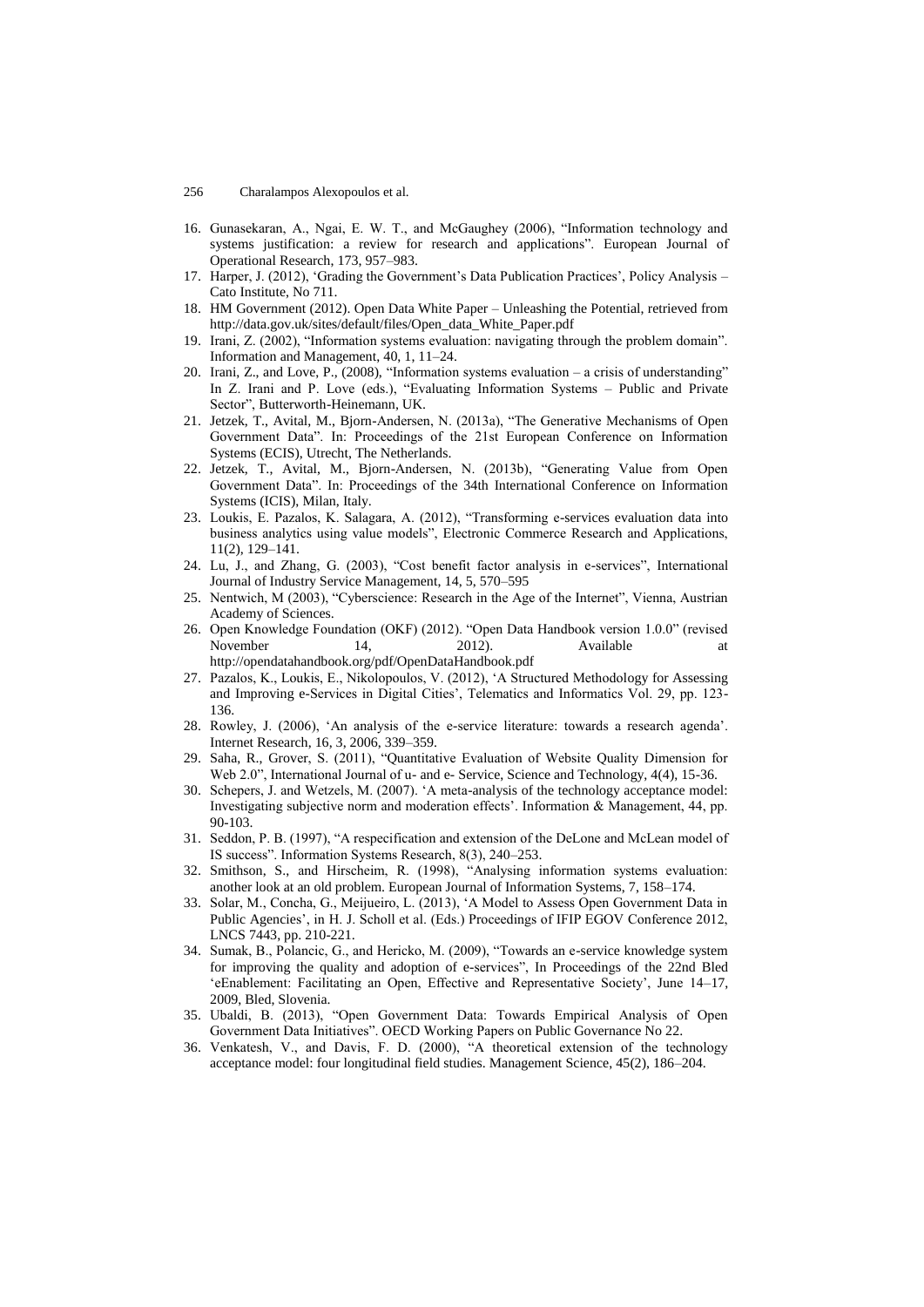- 37. Venkatesh, V., Morris, M. G., Davis, G. B., and Davis, F. D. (2003) "User acceptance of information technology: toward a unified view", MIS Quarterly, 27, 3, 2003, 425-478.
- 38. Willcocks, L., and Graeser, V. (2001), "Delivering IT and E-business Value". Butterworth– Heinemann, Boston, MA.
- 39. Wixom, B. H., Todd, P.A. (2005), "A Theoretical Integration of User Satisfaction and Technology Acceptance", Information Systems Research, 16(1), pp. 85-102.
- 40. World Bank (2013), "Open Data Readiness Assessment Methodology", retrieved from http://data.worldbank.org/sites/ default/files/1/od\_readiness\_-\_revised\_v2.pdf.
- 41. World Wide Web Foundation (2015), "Open Data Barometer Global Report Second Edition", retrieved from http://www. opendataresearch.org/barometer.
- 42. Zuiderwijk, A., Janssen, M., Jeffery, K., (2013), "An e-infrastructure to support the provision and use of open data", International Conference for eDemocracy and Open Government 2013 (CEDEM 13), 22-24 May 2013, Krems, Austria.

**Charalampos Alexopoulos** is PhD Candidate at University of the Aegean and Research Associate in the Information Systems Laboratory (ISL/AEGEAN-RU), working on high-level policy making, research and pilot application FP7 and national projects (ENGAGE, SHARE-PSI 2.0, EU-COMMUNITY, PADGETS, NOMAD, NET-EUCEN, PLUG-IN). He is a computer science graduate from the University of Peloponnese with MSc in management information systems from University of Aegean and he has published in scientific conferences and journals on IS evaluation, open data, semantic interoperability and e-Government. He has also been a member of the organising, reviewing and scientific committees of several conferences (ICTDM, Samos Summit, IEEE SOLI, SSCORE, ECIS).

**Euripidis Loukis** is Associate Professor of Information Systems and Decision Support Systems at the University of the Aegean. Formerly he has been Information Systems Advisor at the Ministry to the Presidency of the Government of Greece, Technical Director of the Program of Modernization of Greek Public Administration of the Second Community Support Framework and National Representative of Greece in the programs 'Telematics' and 'IDA' (Interchange of Data between Administrations) of the European Union. He is the author of numerous scientific articles in international journals and conferences. His current research interests include e-government, eparticipation, information systems impact and internal/external determinants, business process adaptation and medical decision support systems.

**Yannis Charalabidis** is Assistant Professor in the Department of Information and Communication Systems Engineering of the University of Aegean. In parallel, he serves as Director of the Innovation and Entrepreneurship Unit of the University, designing and managing youth entrepreneurship activities, and Head of Information Systems Laboratory, coordinating policy making, research and pilot application projects for governments and enterprises worldwide. He has more than 20 years of experience in designing, implementing, managing and applying complex information systems as project manager, in Greece and Europe. He has published more than 150 papers in international journals and conferences, while actively participating in international standardisation committees and scientific bodies.

*Received: January 10, 2015; Accepted: December 10, 2015.*